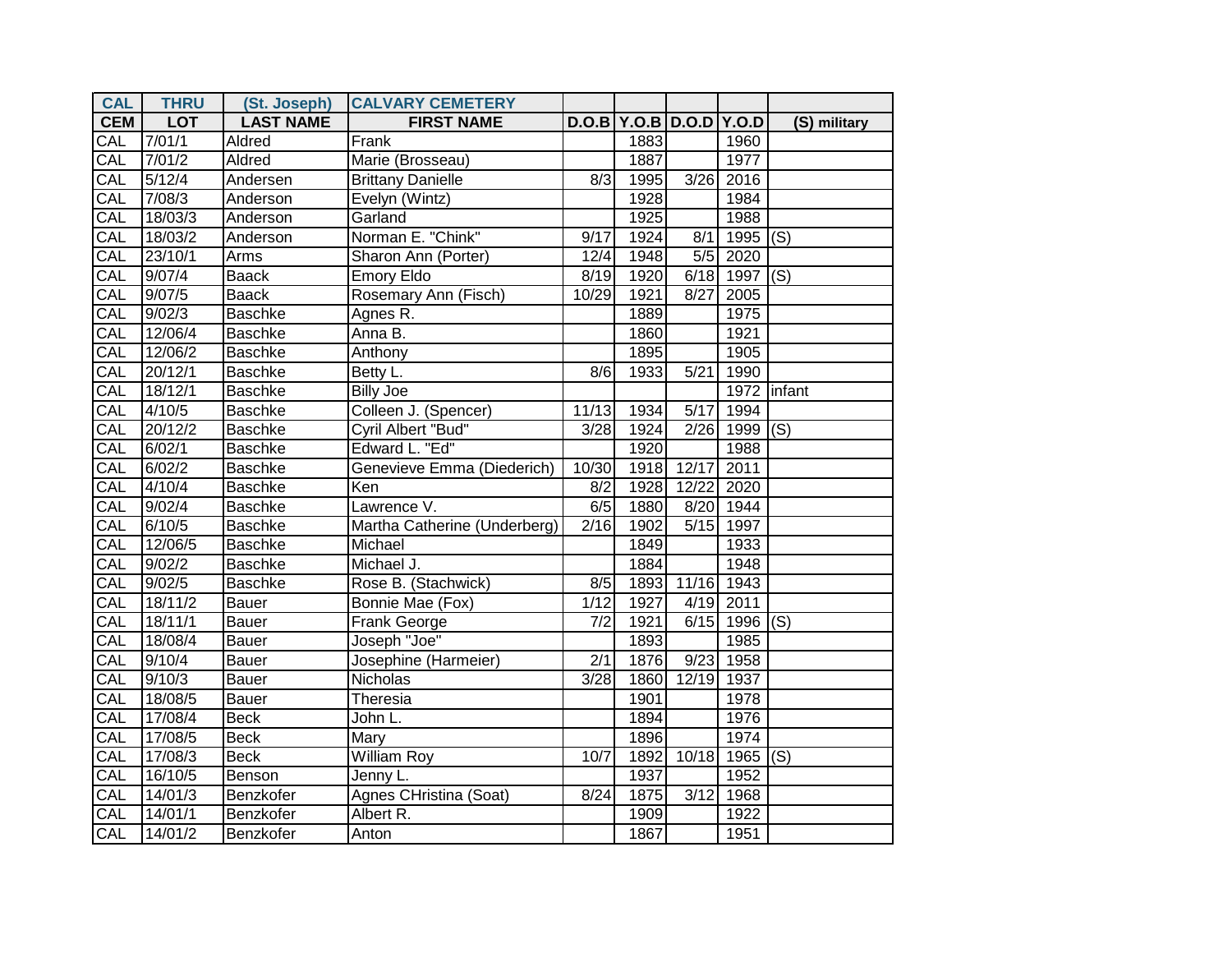| CAL        | 14/01/4              | Benzkofer        | Clara                      |                   | 1913 |                  | 1991                  |     |
|------------|----------------------|------------------|----------------------------|-------------------|------|------------------|-----------------------|-----|
| CAL        | 5/02/2               | Benzkofer        | Denise Frances (Aldred)    | $\overline{9}/30$ | 1906 | 2/10             | 1998                  |     |
| CAL        | 5/02/1               | Benzkofer        | Edward H. "Ed"             | 6/26              | 1904 | 8/21             | 2002                  |     |
| CAL        | 18/01/3              | Benzkofer        | Elmer F.                   |                   | 1911 |                  | 1980                  |     |
| CAL        | 13/01/3              | Benzkofer        | Madeline M.                | $\frac{11}{6}$    | 1934 | 11/6             | 1934                  |     |
| CAL        | 15/05/5              | Berg             | <b>Arthur Henry</b>        | 6/26              | 1931 |                  | 1/10 2021             | (S) |
| <b>CAL</b> | 21/14/1              | Berg             | Charles F.                 | 1/26              | 1929 | 8/27             | 2010                  |     |
| CAL        | 15/05/1              | Berg             | Ethel L.                   | 7/30              | 1927 | $11\overline{8}$ | 1933                  |     |
| CAL        | 15/05/2              | <b>Berg</b>      | J. Joseph                  |                   | 1894 |                  | 1970                  |     |
| CAL        | 15/05/4              | Berg             | John Joseph                | 5/16              | 1924 | 5/20             | $\overline{2016}$ (S) |     |
| CAL        | 15/05/3              | Berg             | Margaretha                 |                   | 1904 |                  | 1987                  |     |
| CAL        | 4/05/1               | Berning          | <b>Albert Henry</b>        | 1/2               | 1908 | 3/29             | 1998                  |     |
| CAL        | 5/06/4               | Berning          | Arlene Elizabeth (Sporrer) | 8/23              | 1921 | 12/18            | 2012                  |     |
| CAL        | 5/06/3               | Berning          | Carl Francis               | $\overline{4/3}$  | 1915 | 2/3              | 2007                  |     |
| CAL        | 5/01/5               | Berning          | Elizabeth Helen (Worgic)   | 3/29              | 1908 | 7/20             | 1998                  |     |
| CAL        | 11/07/1              | Berning          | Joseph A. Jr.              | 4/9               | 1873 | 11/22            | 1973                  |     |
| CAL        | 11/07/3              | Berning          | Joseph Sr.                 | 5/15              | 1837 | 8/20             | 1919                  |     |
| CAL        | 11/07/4              | Berning          | Katherine                  |                   | 1841 |                  | 1916                  |     |
| CAL        | 5/01/4               | Berning          | Louis Henry                | 8/30              | 1905 | 10/22            | 1994                  |     |
| CAL        | 11/07/2              | Berning          | Louisa (Schlerman)         | 12/2              | 1872 | 8/21             | 1939                  |     |
| CAL        | 12A/13/3             | Berning          | Rev. Francis Joseph        | 1/6               | 1898 | $\overline{7/7}$ | 1992                  |     |
| CAL        | 5/03/A               | Berning          | Robert F. "Bob"            | 9/29              | 1936 | 8/18             | 1991                  |     |
| CAL        | 4/05/2               | Berning          | Veronica (Derner)          | 3/6               | 1909 | 12/13            | 1995                  |     |
| CAL        | 1/10/2               | Berry            | Maria (Gehlert)            | $\overline{11}/1$ | 1926 | 8/14             | 2013                  |     |
| CAL        | 1/10/1               | <b>Berry</b>     | Schuyler D. "Skeeter"      | 3/20              | 1930 | 11/19            | 2001                  | (S) |
| CAL        | 15/07/3              | <b>Blades</b>    | Floyd A.                   |                   | 1900 |                  | 1978                  |     |
| CAL        | 15/07/5              | <b>Blades</b>    | Floyd E                    |                   | 1933 |                  | 1947                  |     |
| CAL        | 15/07/4              | <b>Blades</b>    | Helen J.                   |                   | 1909 |                  | 1989                  |     |
| CAL        | 7/04/3               | <b>Blum</b>      | Earl J.                    |                   | 1943 |                  | 1963                  |     |
| CAL        | 7/04/4               | <b>Blum</b>      | Mary L.                    |                   | 1916 |                  | 1968                  |     |
| CAL        | 23/02/2              | <b>Bonham</b>    | Susan (Fraser)             | 5/19              | 1966 | 11/17            | 2017                  |     |
| CAL        | 16/04/1              | <b>Brady</b>     | Russell F.                 |                   | 1908 |                  | 1952                  |     |
| CAL        | 16/12/3              | <b>Brandt</b>    | David M.                   |                   | 1949 |                  | 1956                  |     |
| CAL        | 16/07/3              | Brav             | Mary Alice (DeMuth)        | 9/24              | 1915 | 6/13             | 1987                  |     |
| CAL        | 8/07/4               | <b>Brincks</b>   | Bernard                    |                   | 1882 |                  | 1965                  |     |
| CAL        | $8\sqrt{07/5}$       | <b>Brincks</b>   | Elizabeth                  |                   | 1888 |                  | 1955                  |     |
| CAL        | 5/10/4               | <b>Broderson</b> | William Lowell "Bill"      | 2/28              | 1924 | 6/4              | 1991                  | (S) |
| CAL        | $\overline{21/07/1}$ | <b>Brooks</b>    | John "Bud" Melford         | 4/19              | 2013 | 9/29             | 2018                  | (S) |
| CAL        | 1/12/4               | <b>Brouwer</b>   | Ronald L. "Ron"            | 9/8               | 1951 |                  | 8/8 1997              |     |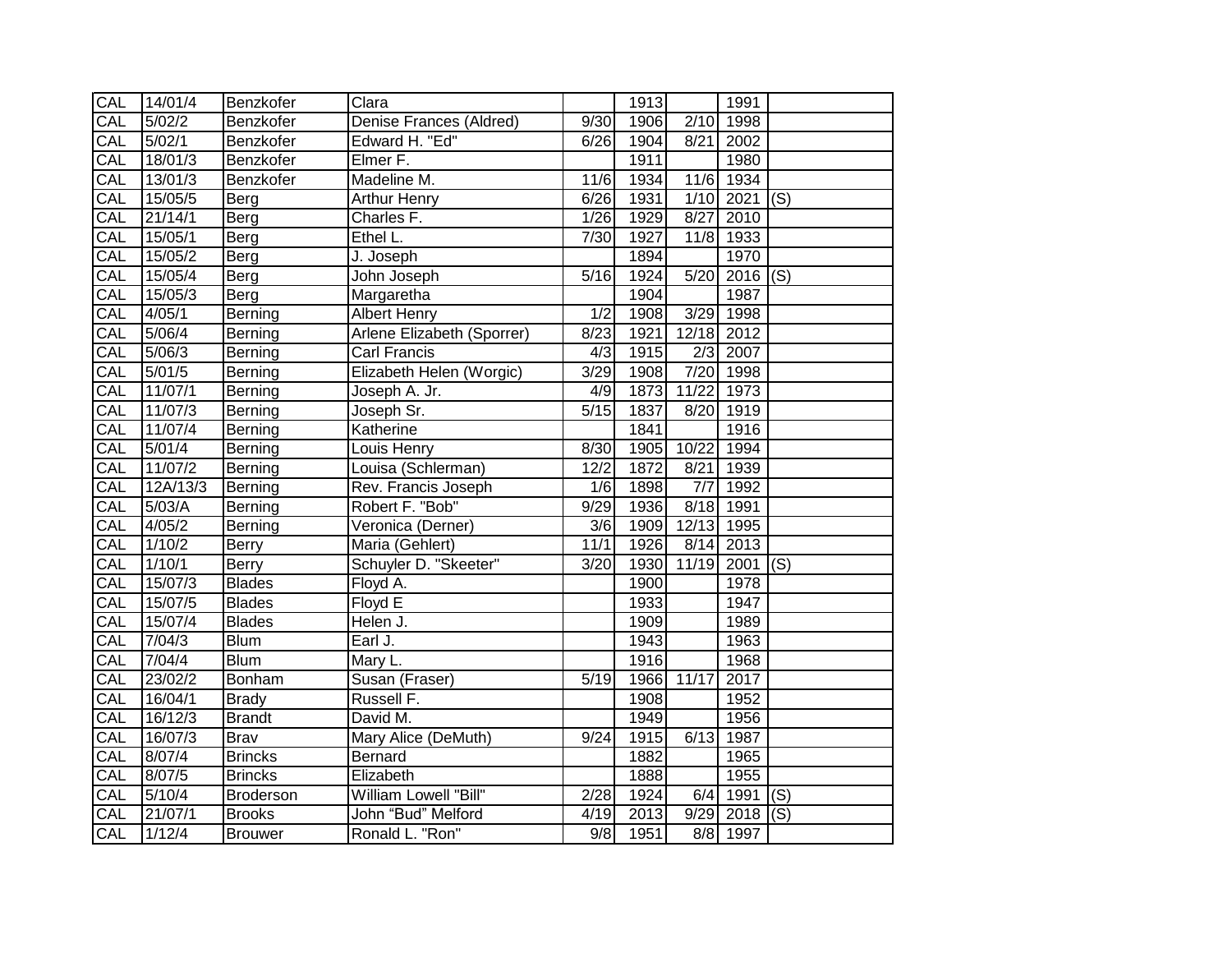| CAL        | 18/07/3            | <b>Bryant</b>   | William C. "Bill"      | 5/30 | 1948 | 4/22     | 2005                   |                                 |
|------------|--------------------|-----------------|------------------------|------|------|----------|------------------------|---------------------------------|
| CAL        | 10/10/5            | <b>Buchholz</b> | Marguerite F.          |      | 1914 |          | 1989                   |                                 |
| CAL        | 10/10/1            | <b>Buchholz</b> | Terry                  |      | 1949 |          | 1967                   |                                 |
| CAL        | 10/10/4            | <b>Buchholz</b> | Wilbur C.              |      | 1913 |          | 1977                   |                                 |
| CAL        | 15/03/2            | <b>Burns</b>    | Caroline               | 10/6 | 1874 | 9/17     | 1947                   |                                 |
| CAL        | 15/03/1            | <b>Burns</b>    | Charley                | 9/18 | 1856 |          | 10/6 1932              |                                 |
| CAL        | 6/10/3             | Casey           | Clarence Michael       | 9/6  | 1893 |          | $8/4$ 1980 (S)         |                                 |
| CAL        | $\frac{6}{10/4}$   | Casey           | Lavina S.              |      | 1906 |          | 1987                   |                                 |
| <b>CAL</b> | 18/06/5            | Chaffin         | Aurelia T.             |      | 1909 |          | 1977                   |                                 |
| CAL        | 18/06/4            | Chaffin         | James P.               |      | 1907 |          | 1983                   |                                 |
| CAL        | 22/11/4            | Chaffin         | Joe                    | 8/22 | 1944 | 6/17     | 2005                   |                                 |
| <b>CAL</b> | 18/03/1            | Chalstrom       | Melody (Anderson)      |      |      |          | 7/18 2004              |                                 |
| CAL        | 9/10/2             | Christensen     | Louise M. (Bauer)      | 5/21 | 1912 | 5/2      | 2005                   |                                 |
| CAL        | $\frac{1}{9/10/1}$ | Christensen     | Theodore James "Ted"   | 3/15 | 1935 | 8/22     | 2016                   |                                 |
| CAL        | 17/04/5            | Christofferson  | Alice Rose (Moritz)    | 3/5  | 1907 | 4/7      | 2003                   |                                 |
| CAL        | 17/04/3            | Christofferson  | Hartman J.             |      | 1904 |          | 1967                   |                                 |
| CAL        | 17/04/4            | Christofferson  | Ruth Ann               |      | 1941 |          | 1961                   |                                 |
| CAL        | 15/14/5            | Clark           | <b>Richard Dale</b>    |      | 1995 |          | 1995                   |                                 |
| CAL        | 17/14/5            | <b>Clark</b>    | <b>Richard Paul</b>    |      |      |          |                        | 1995 infant                     |
| CAL        | 4/07/5             | Clemen          | Gloria Ann             |      | 1943 | 8/25     | 2004                   |                                 |
| CAL        | 5/09/1A            | Clifford        | Brenda Sue (Lindsay)   | 12/2 | 1962 | 5/31     | 2012                   |                                 |
| CAL        | 7/04/1             | Coleman         | <b>William Eli</b>     | 5/8  | 1908 | 2/4      | $1963$ (S)             |                                 |
| CAL        | 9/14/2             | Connors         | <b>Earl Vincent</b>    |      | 1940 |          | $\overline{7/23}$ 1996 |                                 |
| CAL        | 9/14/1             | Connors         | Frances A. (Duffy)     |      |      | 1/9      | 2015                   |                                 |
| CAL        | 6/06/2             | Cook            | Laura M.               |      | 1913 |          | 1990                   |                                 |
| CAL        | 6/06/1             | Cook            | LuVern J.              |      | 1908 |          | 1979                   |                                 |
| CAL        | 6/09/1             | Corrado         | John                   |      |      | no dates |                        |                                 |
| CAL        | 7/11/3             | Dailey          | Ruth (Long)            | 2/15 | 1927 |          | $9/15$ 1993            |                                 |
| CAL        | 14/01/5            | Dangel          | Raymond                |      | 1873 |          | 1927                   |                                 |
| CAL        | 10/06/3            | Dardis          | Ellen Agnes (McCarthy) | 1/11 | 1865 | 6/24     | 1946                   |                                 |
| <b>CAL</b> | 10/06/4            | <b>Dardis</b>   | John Charles           | 6/30 | 1856 | 6/29     | 1930                   |                                 |
| CAL        | 10/06/2            | Dardis          | Thomas "Tom"           | 4/15 | 1901 | 8/21     | 1978                   |                                 |
| CAL        | 6/09/4             | Daws            | Catherine Eileen       |      | 1926 |          | 1989                   |                                 |
| CAL        | 15/03/4            | Delaney         | J. Francis             |      | 1898 |          | 1969                   |                                 |
| CAL        | 15/04/2            | Delaney         | James Joseph           | 12/7 | 1861 |          | 4/16 1932              |                                 |
| CAL        | 15/04/3            | Delaney         | Julia (Owens)          | 9/13 | 1873 | 2/19     | 1958                   |                                 |
| CAL        | 15/03/3            | Delaney         | Louise A.              |      | 1902 |          | 1993                   |                                 |
| CAL        | 20/02/5            | Delaney         | Mary (Schierholt)      | 9/4  | 1935 | 8/23     | 2013                   |                                 |
| <b>CAL</b> | 15/04/1            | Delaney         | <b>Nellie</b>          | 11/1 | 1903 |          |                        | $\overline{9/24}$ 1986 & babies |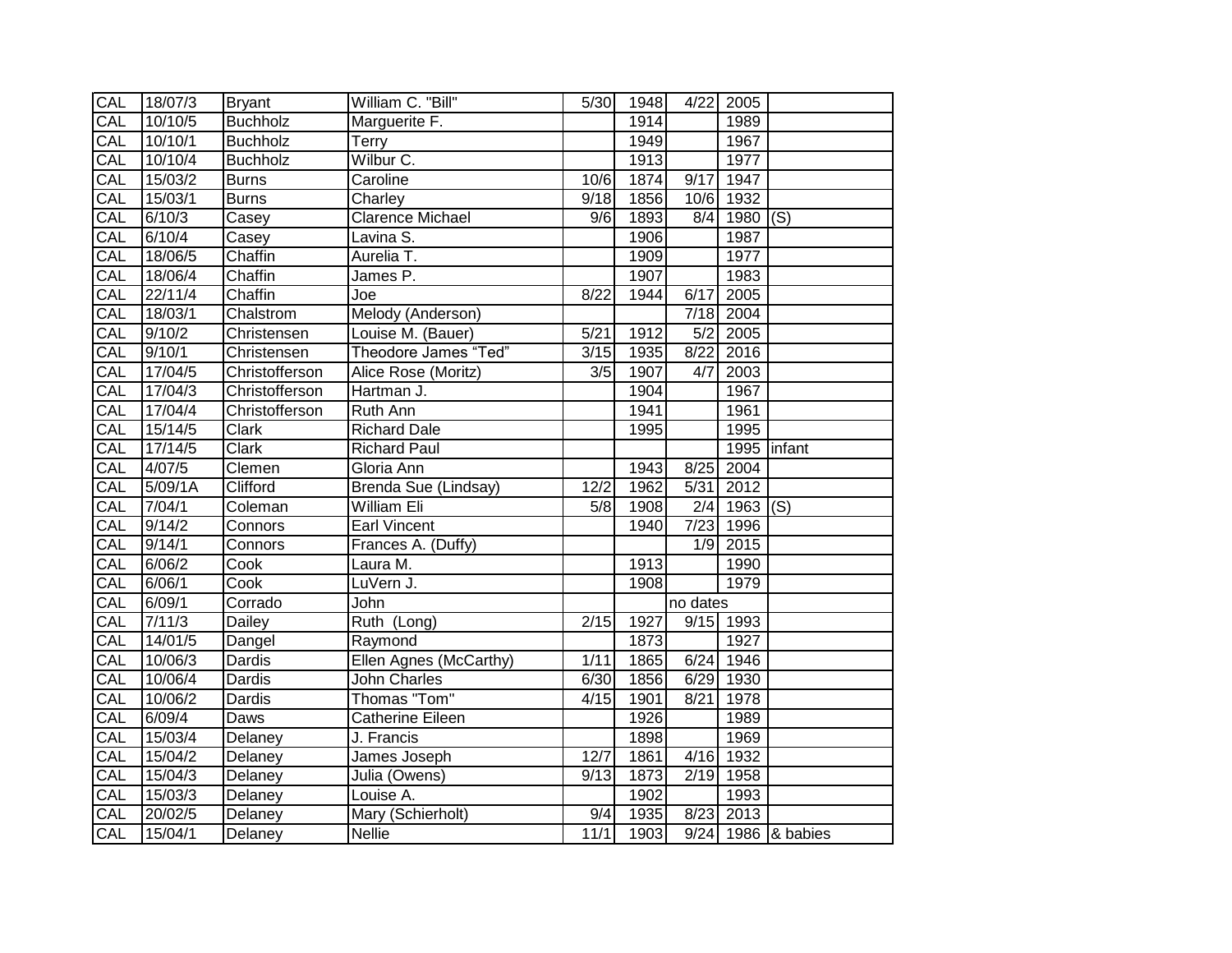| CAL | 21/03/1 | Delaney        | Patrick James "Pat"      | $\overline{3/7}$  | 1932      | 4/22             | $2013$ (S)   |                |
|-----|---------|----------------|--------------------------|-------------------|-----------|------------------|--------------|----------------|
| CAL | 15/03/5 | Delaney        | Pauline R.               |                   | 1903      |                  | 1939         |                |
| CAL | 15/04/5 | Delaney        | Ruby Fay (Smith)         | 7/22              | 1907      | 12/2             | 2002         |                |
| CAL | 20/02/4 | Delaney        | Terry J.                 | 11/13             | 1933      |                  | 7/25 1985    |                |
| CAL | 15/04/4 | Delaney        | Walter J. "Ted"          |                   | 1905      |                  | 1977         |                |
| CAL | 20/05/2 | <b>DeMuth</b>  | Augusta Marcella "Sally" | $\overline{3/1}$  | 1918      | $\overline{7/2}$ | 1994         |                |
| CAL | 13/06/3 | <b>DeMuth</b>  | Barbara May              | 11/19             | 1866      | 2/11             | 1946         |                |
| CAL | 16/07/1 | <b>DeMuth</b>  | James L.                 |                   | 1887      |                  | 1954         |                |
| CAL | 13/06/1 | <b>DeMuth</b>  | Jane                     | 4/2               | 1896      | 8/29             | 1896         |                |
| CAL | 7/04/2  | <b>DeMuth</b>  | Joseph Francis "Joe"     | 4/17              | 1902      | 2/9              | $1963$ (S)   |                |
| CAL | 13/06/5 | <b>DeMuth</b>  | Leo                      |                   | 1894      |                  | 1950         |                |
| CAL | 21/05/5 | <b>DeMuth</b>  | Leo Duane "Dewey"        | 3/8               | 1921      | 1/19             | $2000$ (S)   |                |
| CAL | 13/06/4 | <b>DeMuth</b>  | Pearl (Rickabaugh)       | 1/30              | 1894      | 6/28             | 1994         |                |
| CAL | 13/06/2 | <b>DeMuth</b>  | Peter J.                 | 2/20              | 1860      | 12/18            | 1947         |                |
| CAL | 16/07/2 | <b>DeMuth</b>  | Regina A.                |                   | 1892      |                  | 1953         |                |
| CAL | 20/05/3 | <b>DeMuth</b>  | Stephen                  | $3 -$             | 1939 12-- |                  | 1939         |                |
| CAL | 20/05/1 | <b>DeMuth</b>  | Victor J. "Vic"          |                   | 1911      |                  | 1987         | $\overline{S}$ |
| CAL | 16/07/3 | <b>DeMuth</b>  | <b>Winfred James</b>     | 5/29              | 1918      | 7/29             | 1978         | $\overline{S}$ |
| CAL | 9/13/1  | Derner         | <b>Bernard Henry</b>     | 2/19              | 1917      | 4/16             | 1987         | $\overline{S}$ |
| CAL | 9/05/1  | Derner         | Eugene J.                |                   | 1908      |                  | 1939         |                |
| CAL | 9/05/2  | Derner         | Henry J.                 |                   | 1883      |                  | 1956         |                |
| CAL | 9/13/2  | Derner         | Leona Agnes (Soat)       | 8/1               | 1916      | 7/25             | 2003         |                |
| CAL | 5/05/2  | Derner         | Loretta "Marypat"        |                   | 1923      |                  | 1988         |                |
| CAL | 5/05/1  | Derner         | Marvin D.                |                   | 1923      |                  | 1981         |                |
| CAL | 9/05/3  | Derner         | Mary V.                  |                   | 1888      |                  | 1984         |                |
| CAL | 9/05/5  | Derner         | Michael                  |                   | 1948      |                  | 1963         |                |
| CAL | 5/05/3  | Derner         | <b>Steven James</b>      | $\overline{7/12}$ | 1985      | 9/9              | 2012         |                |
| CAL | 17/10/5 | Diederich      | Charlotte S.             |                   | 1895      |                  | 1993         |                |
| CAL | 9/09/1  | Diederich      | Jacob                    |                   | 1881      |                  | 1964         |                |
| CAL | 9/09/2  | Diederich      | Magdeline                |                   | 1882      |                  | 1951         |                |
| CAL | 17/10/4 | Diederich      | Peter J.                 |                   | 1893      |                  | 1971         |                |
| CAL | 8/02/2  | Donahoe        | Irene Frances (Wiese)    | $\overline{3}/27$ | 1902      | 10/31            | 1998         |                |
| CAL | 8/02/1  | Donahoe        | Michael                  | 1/15              | 1893      | 6/7              | 1950 $ $ (S) |                |
| CAL | 14/07/1 | Donelon        | Margaret                 |                   | 1912      |                  | 1989         |                |
| CAL | 14/07/2 | Donelon        | Patrick J.               |                   | 1880      |                  | 1962         |                |
| CAL | 14/07/3 | Donelon        | Tillie L.                |                   | 1881      |                  | 1972         |                |
| CAL | 9/02/1  | Donner         | John                     |                   | 1856      |                  | 1943         |                |
| CAL | 23/07/1 | Doyle          | Frank                    | 1/20              | 1935      | 6/8              | 2014         | $ $ (S)        |
| CAL | 6/08/5  | <b>Drexler</b> | Bessie E.                |                   | 1900      |                  | 1986         |                |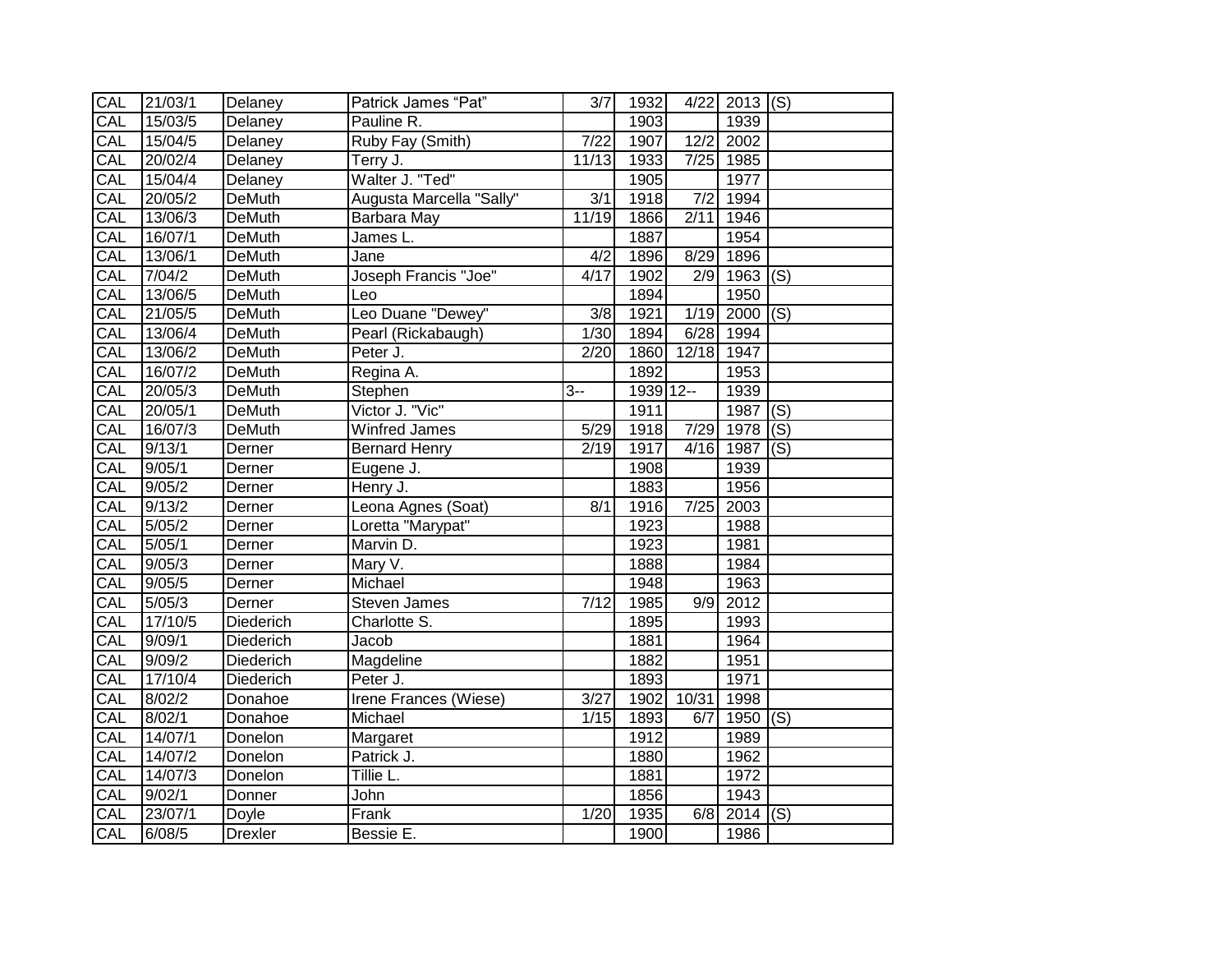| CAL | 6/08/4             | <b>Drexler</b> | John Sylvester "Jack"    | 8/18             |      | 1901 11/16 1979 (S) |                 |                     |
|-----|--------------------|----------------|--------------------------|------------------|------|---------------------|-----------------|---------------------|
| CAL | 11/04/1            | Drushella      | August*                  |                  | 1847 |                     |                 | 10/24 1928 no stone |
| CAL | 11/04/2            | Drushella      | Rose (Mondart)           | 9/15             | 1845 |                     |                 | 4/16 1926 no stone  |
| CAL | 14/09/2            | Eads           | Lila A. (Hawn)           | 5/29             | 1916 |                     | 1972            |                     |
| CAL | 8/11/3             | Ehrlich        | Bertha "Billie" (Long)   | 9/11             | 1908 | 5/14                | 2004            |                     |
| CAL | 9/09/5             | Eilers         | Elizabeth F.             | $\overline{3/1}$ | 1878 | 6/1                 | 1945            |                     |
| CAL | 7/09/3             | Eilers         | Ella Mae                 | 5/16             | 1927 | 11/25               | 2013            |                     |
| CAL | 7/09/5             | Eilers         | Harold Henry             | 9/3              | 1931 | 1/2                 | $2019$ (S)      |                     |
| CAL | 7/09/1             | Eilers         | Harry H.                 |                  | 1899 |                     | 1960            |                     |
| CAL | 7/13/3             | Eilers         | Herbert George           | $\overline{2/3}$ | 1940 | 4/1                 | $2017$ (S)      |                     |
| CAL | 9/09/4             | Eilers         | J. Herman                | 12/28            | 1865 | 11/18 1955          |                 |                     |
| CAL | 7/09/4             | Eilers         | <b>Mardell Marie</b>     | 6/6              | 1933 | 10/15               | 2017            |                     |
| CAL | 7/09/2             | Eilers         | Rose Ann                 |                  | 1901 |                     | 1979            |                     |
| CAL | 17/09/5            | Eischen        | <b>Beryl Marie</b>       |                  | 1908 |                     | 1991            |                     |
| CAL | 17/09/4            | Eischen        | <b>Clarence M</b>        |                  | 1906 |                     | 1961            |                     |
| CAL | 6/09/5             | Eisenberg      | Margaret                 |                  |      |                     |                 | no marker           |
| CAL | 6/13/3             | Enderson       | Darrell L.               | 5/28             | 1938 |                     | $8/18$ 2003 (S) |                     |
| CAL | 6/13/1             | Enderson       | Orvin D.                 | 11/9             | 1932 |                     | $8/25$ 2003 (S) |                     |
| CAL | 6/13/2             | Enderson       | Shirley E.               |                  | 1931 |                     | 1986            |                     |
| CAL | 22/06/2            | Enfield        | Sean David               | 5/2              | 1966 | 11/26               | 2016            |                     |
| CAL | 8/11/1             | Erdman         | Arthur E.                |                  | 1906 |                     | 1972            |                     |
| CAL | 8/11/2             | Erdman         | Helen L.                 |                  | 1910 |                     | 1979            |                     |
| CAL | $\frac{1}{5/12/5}$ | Erdman         | Jan Laurie (Fliss)       | 11/18            | 1947 | 10/10               | 2009            |                     |
| CAL | 17/02/3            | Erickson       | Oscar A                  |                  | 1905 |                     | 1984            |                     |
| CAL | 17/02/2            | Erickson       | Violet M                 |                  | 1905 |                     | 1987            |                     |
| CAL | 16/11/4            | Esser          | Eunice S.                | 9/11             | 1904 | 8/26                | 1994            |                     |
| CAL | 16/11/3            | Esser          | Henry M.                 | 2/24             | 1904 | 1/11                | 2002            |                     |
| CAL | 16/11/5            | Esser          | Mary Jane                |                  |      | 8/27                |                 | 1947 Infant         |
| CAL | 21/08/2            | Fairbanks      | Margaret (Bauer)         | 6/23             | 1934 | 6/12                | 2013            |                     |
| CAL | 19/03/2            | Fairchild      | Daniel Milton            | 9/16             | 1926 |                     | $2/6$ 1982 (S)  |                     |
| CAL | 19/03/4            | Fairchild      | Frank A.B.               |                  | 1963 | 9/30                | 1978            |                     |
| CAL | 19/03/5            | Fairchild      | Jon Michael              |                  | 1959 | 6/3                 | 1978            |                     |
| CAL | 1/11/1             | Feldhacker     | Elmer G.                 | 11/17            | 1922 | 7/27                | 1982            |                     |
| CAL | 1/11/5             | Feldhacker     | Gilbert F. "Gib"         | 3/26             | 1929 | 5/18                | 2008            |                     |
| CAL | 1/11/4             | Feldhacker     | Theresa Ann (Wubben)     | 1/13             | 1931 | 4/16                | 2003            |                     |
| CAL | 10/03/3            | Felix          | $\overline{\mathsf{Si}}$ |                  | 1906 |                     | 1995            |                     |
| CAL | 10/03/4            | Felix          | Viola                    |                  | 1919 |                     | 1998            |                     |
| CAL | 10/10/3            | Fisch          | Anna (Wintz)             |                  | 1889 |                     | 1971            |                     |
| CAL | 10/10/2            | Fisch          | Jacob J.                 |                  | 1880 |                     | 1937            |                     |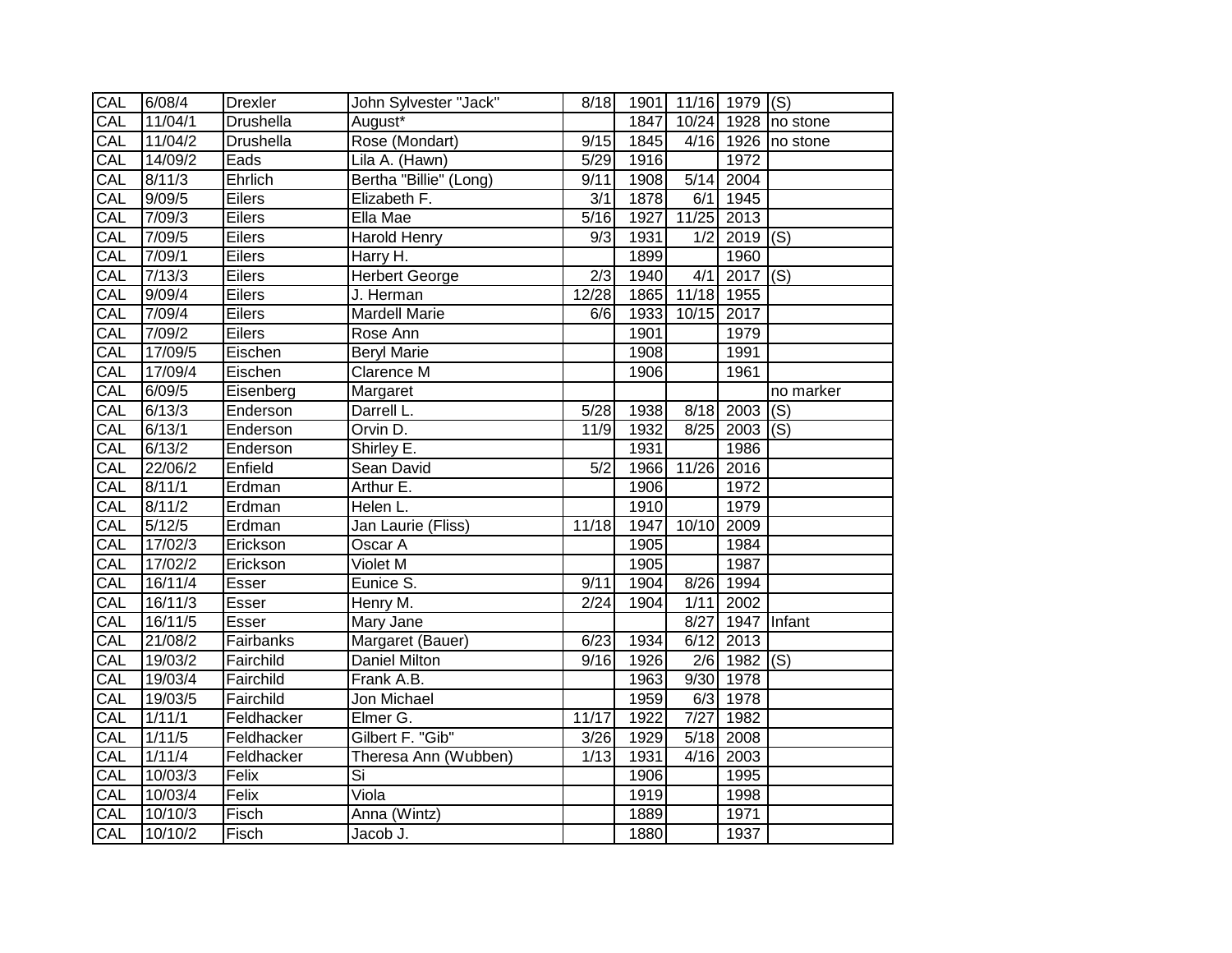| CAL        | 14/03/1  | Fisher        | LeRoy                          |                   | 1900 |                  | 1949       |         |
|------------|----------|---------------|--------------------------------|-------------------|------|------------------|------------|---------|
| CAL        | 14/03/2  | Fisher        | Mary Ann                       |                   | 1902 |                  | 1980       |         |
| CAL        | 16/06/2  | Fitzpatrick   | Delores Marie (Sporrer)        | $\sqrt{7/22}$     | 1923 | 2/22             | 2017       |         |
| CAL        | 16/06/4  | Fitzpatrick   | Leo Dennis                     |                   | 1889 |                  | 1960       |         |
| <b>CAL</b> | 17/07/5  | Fitzpatrick   | Margaret E.                    | 1/28              | 1919 | 8/3              | 1993       |         |
| CAL        | 16/06/1  | Fitzpatrick   | Maurice L.                     | 2/11              | 1916 | 1/3              | 1953       | (s)     |
| CAL        | 16/06/5  | Fitzpatrick   | Nora Loretta                   |                   | 1889 |                  | 1974       |         |
| CAL        | 12A/13/1 | Fitzpatrick   | Rev. Joseph T.                 |                   | 1903 |                  | 1968       |         |
| CAL        | 17/07/4  | Fitzpatrick   | Robert Luverne                 | 4/28              | 1914 | 3/27             | 1999       | (S)     |
| CAL        | 16/10/2  | Franck        | Jacqueline                     |                   |      |                  | 1969       |         |
| CAL        | 19/06/2  | Frederick     | Dorothy Ann                    | 10/16             | 1920 | 11/5             | 2004       |         |
| <b>CAL</b> | 19/06/1  | Frederick     | <b>Theodore Nicholas 'Ted'</b> | 7/30              | 1918 | 4/3              | 2008       | $ $ (S) |
| CAL        | 8/04/4   | Gavin         | Agnes M.                       |                   | 1871 |                  | 1959       |         |
| CAL        | 8/04/3   | Gavin         | Andrew                         |                   | 1885 |                  | 1965       |         |
| <b>CAL</b> | 8/04/5   | Gavin         | <b>Bridget</b>                 |                   | 1878 |                  | 1950       |         |
| <b>CAL</b> | 8/04/2   | Gavin         | Patrick J.                     |                   | 1881 |                  | 1966       |         |
| CAL        | 5/09/4   | Gerdes        | <b>Alfred Arthur</b>           | 6/25              | 1934 | 12/28            | 2018       |         |
| CAL        | 3/09/4   | Gerdes        | Raymond                        | 9/8               | 1957 | 6/12             | 2010       |         |
| CAL        | 10/02/5  | Gettis        | Marcella "Cella" (Brecht)      | 10/6              | 1866 | 9/22             | 1950       |         |
| CAL        | 17/06/5  | Gillette      | Cecilia                        |                   | 1892 |                  | 1974       |         |
| CAL        | 21/09/2  | Gillette      | Doris (Morningstar)            | 3/24              | 1928 | $\overline{2/4}$ | 2017       |         |
| CAL        | 17/06/3  | Gillette      | Jean L.                        |                   | 1919 |                  | 1975       |         |
| CAL        | 17/06/4  | Gillette      | Lester S.                      |                   | 1892 |                  | 1964       |         |
| CAL        | 21/09/1  | Gillette      | William Riley "Riley"          | $\overline{5/9}$  | 1924 | 8/25             | $1999$ (S) |         |
| CAL        | 6/09/3   | Goldstein     | Frances Mary (Huggins)         | 6/21              | 1898 | 5/3              | 1999       |         |
| <b>CAL</b> | 18/11/5  | Graeber       | John L.                        |                   | 1935 |                  | 1974       |         |
| CAL        | 18/07/1  | Grant         | Robert W. "Bob"                | 5/14              | 1925 | 9/17             | 2004       |         |
| CAL        | 10/04/5  | Green         | Ella (Drushella)               | 6/28              | 1884 | 1/21             | 1953       |         |
| CAL        | 10/04/3  | Green         | John                           |                   | 1877 |                  | 1922       |         |
| CAL        | 11/04/3  | Green         | Julia (Drushella)              | 2/8               | 1891 | 12/24            | 1907       |         |
| CAL        | 1/14/5   | Guthrie       | Georgene Elizabeth (Wintz)     | $\overline{5/27}$ | 1930 | 10/16            | 2009       |         |
| CAL        | 1/14/4   | Guthrie       | <b>Milton Manuel</b>           | 1/3               | 1926 | 2/9              | 2016       |         |
| CAL        | 16/07/5  | Habbena       | Minnie (Helmig)                | 3/29              | 1877 |                  | 1954       |         |
| CAL        | 6/04/3   | Halbur        | Albert A.                      |                   | 1957 |                  | 1977       |         |
| CAL        | 7/03/2   | <b>Halbur</b> | Anna C.                        |                   | 1898 |                  | 1962       |         |
| CAL        | 6/04/2   | Halbur        | Betty Jane (Luchtel)           | 12/5              | 1926 | 6/3              | 2011       |         |
| <b>CAL</b> | 6/01/4   | Halbur        | Clarence John                  | 2/28              | 1926 | 1/4              | 2014       |         |
| CAL        | 6/04/1   | Halbur        | <b>Edward Joseph "Ed"</b>      | 7/10              | 1925 | 12/7             | 1993       | (S)     |
| CAL        | 7/03/1   | Halbur        | John H.                        |                   | 1898 |                  | 1965       |         |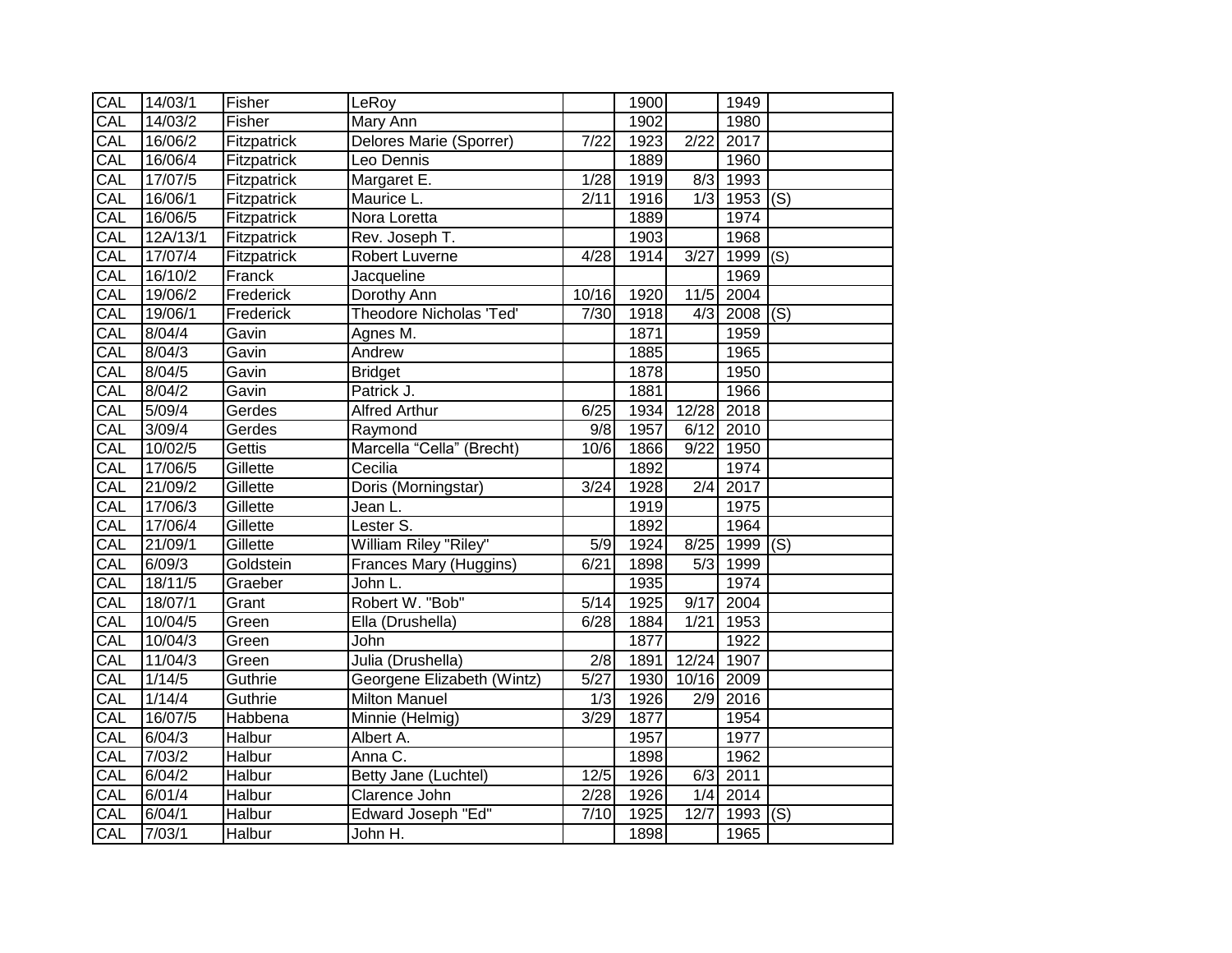| <b>CAL</b> | 6/01/3   | Halbur          | John Joseph                   | 11/17             | 1948 |                  | $\overline{9/9}$ 2016 (S) |          |
|------------|----------|-----------------|-------------------------------|-------------------|------|------------------|---------------------------|----------|
| CAL        | 5/04/1   | <b>Halbur</b>   | <b>Korey Kenneth</b>          | 6/20              | 1972 | 3/24             | 1989                      |          |
| CAL        | 6/01/5   | Halbur          | Lenora "Jo"sephine (Lowry)    | 12/20             | 1928 | 12/2             | 2011                      |          |
| CAL        | 8/09/2   | Hamilton        | Arlene M. (Jones)             |                   | 1915 |                  | 1989                      |          |
| CAL        | 8/09/1   | Hamilton        | Joseph V.                     | 11/10             | 1910 | 10/1             | 1957                      | (S)      |
| CAL        | 19/08/2  | Hamilton        | Josephine Theresia (Bauer)    | 3/6               | 1929 | $\overline{1/2}$ | 2018                      |          |
| CAL        | 5/12/1   | Hamrick         | Stacie Lee                    | $\sqrt{5/12}$     | 1975 |                  | 9/25 1995                 |          |
| CAL        | 2/14/2   | <b>Hankins</b>  | Marlys Kathleen               | 5/30              | 1931 | 2/10             | 2004                      |          |
| CAL        | 2/14/1   | Hankins         | Ramon Fred                    | 10/28             | 1928 | 8/19             | 2014                      |          |
| CAL        | 9/06/5   | Hanlon          | Dorothy K.                    |                   | 1900 |                  | 1970                      |          |
| CAL        | 9/06/3   | Hanlon          | Elizabeth M.                  |                   | 1866 |                  | 1941                      |          |
| CAL        | 9/06/4   | Hanlon          | Frank W.                      |                   | 1870 |                  | 1942                      |          |
| CAL        | 9/06/1   | Hanlon          | J. Francis                    |                   | 1897 |                  | 1978                      |          |
| CAL        | 4/09/5   | Hansen          | Donna Marie (Gerdes)          | 1/19              | 1961 | 6/23             | 2007                      |          |
| CAL        | 6/10/1   | Hansen          | Perry A.                      |                   | 1902 |                  | 1984                      |          |
| CAL        | 6/10/2   | Hansen          | Thresa M.                     |                   | 1904 |                  | 1980                      |          |
| CAL        | 14/09/4  | Hawn            | Blanche E (Shull)             | 9/22              | 1890 | 10/9             | 1983                      |          |
| CAL        | 20/11/2  | Hawn            | Colleen (Curry)               | 10/25             | 1923 | 10/14            | 2005                      |          |
| CAL        | 20/11/1  | Hawn            | Floyd J.                      | 9/29              | 1919 | 6/19             | $1994$ (S)                |          |
| CAL        | 14/09/3  | <b>Hawn</b>     | <b>Fred Grover</b>            |                   | 1891 |                  | 1969                      |          |
| CAL        | 14/09/1  | Hawn            | Lawrence "Ace"                | $\overline{3/17}$ | 1922 | $\overline{5/2}$ | $1987$ (S)                |          |
| CAL        | 16/04/5  | <b>Hemphill</b> | Catherine C. (Rellihan)       |                   | 1892 |                  | 1977                      |          |
| CAL        | 12/09/4  | Hemphill        | Isabelle F. "Belle" (McGuire) | 7/10              | 1856 | 9/7              | 1931                      |          |
| CAL        | 16/04/4  | Hemphill        | Joseph Harry                  | 3/4               | 1885 | 7/15             | 1954                      |          |
| CAL        | 5/07/3   | Hemphill        | Keith                         | 2/24              | 1922 | 4/30             | 2014                      | (S)      |
| CAL        | 14/04/3  | Hemphill        | Margaret (Ryan)               | 4/4               | 1864 | 6/2              | 1921                      | no stone |
| CAL        | 5/07/4   | Hemphill        | Mary Lavonne                  | 1/29              | 1922 | 8/24             | 1988                      | (S)      |
| CAL        | 12/09/2  | Hemphill        | Thomas L.                     | 8/8               | 1859 | 9/21             | 1917                      |          |
| CAL        | 14/04/2  | Hemphill        | $\overline{W}$ . Lee          | 11/1              | 1862 |                  | $4/23$ 1919               | no stone |
| CAL        | 17/09/2  | Hintz           | Laurie Ann                    | 10/25             | 1961 | 10/28            | 1961                      |          |
| CAL        | 17/09/1  | Hintz           | Paul Albert                   | 8/5               | 1930 | 3/13             | $2008$ (S)                |          |
| CAL        | 17/09/2  | Hintz           | Paul Richard                  | 6/6               | 1991 | 1/6              | 1991                      | infant   |
| CAL        | 16/08/2  | Hodapp          | Dorothy A. (Forkenbrock)      |                   | 1911 |                  | 1976                      |          |
| CAL        | 16/08/3  | Hodapp          | Henry B.                      |                   | 1911 |                  | 1982                      |          |
| CAL        | 16/08/1  | Hodapp          | Herman Henry                  | $\overline{3}/29$ | 1895 |                  | $5/15$ 1956 (S)           |          |
| CAL        | 16/08/5A | Hodapp          | Herman Michael, Sr.           | 6/28              | 1943 | 12/1             | 2020                      |          |
| CAL        | 16/08/4  | Hodapp          | Janet                         | 5/25              | 1933 | 12/19            | 2020                      |          |
| CAL        | 16/08/5  | Hodapp          | Ruth (Sutton)                 | 11/8              | 1945 | 7/24             | 2012                      |          |
| CAL        | 14/11/1  | Horan           | Etta M.                       |                   | 1879 |                  | 1943                      |          |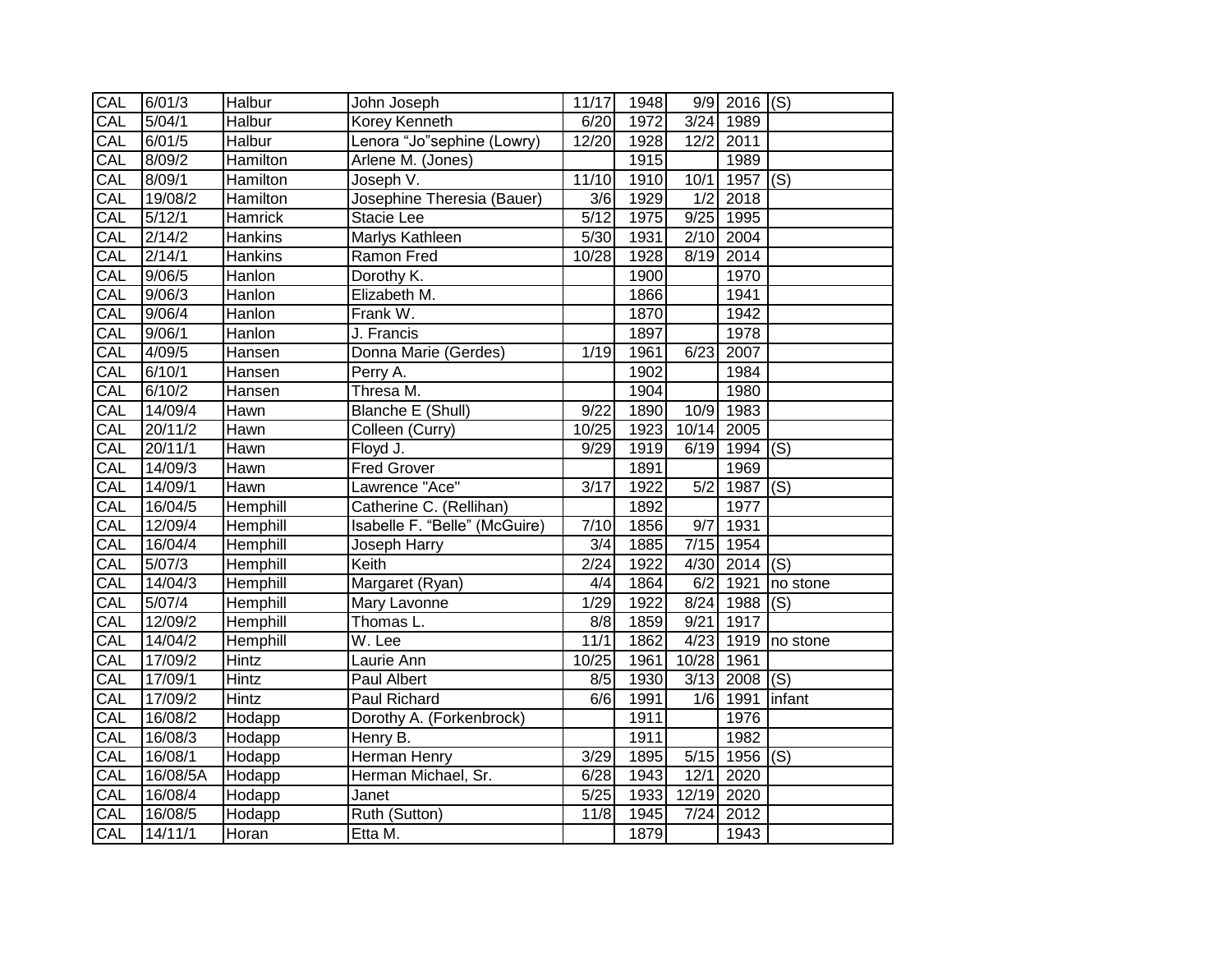| CAL        | 14/10/4         | Horan            | James Francis                  | 8/8              | 1938 |              | 2/15 1939       |     |
|------------|-----------------|------------------|--------------------------------|------------------|------|--------------|-----------------|-----|
| CAL        | 14/10/1         | Horan            | John H.                        |                  | 1902 |              | 1963            |     |
| CAL        | 14/10/3         | Horan            | John T.                        |                  | 1931 |              | 1931            |     |
| CAL        | 14/10/2         | Horan            | Mary H.                        |                  | 1907 |              | 1986            |     |
| CAL        | 14/10/5         | Horan            | Pamela Sue                     |                  | 1948 |              | 1948            |     |
| CAL        | 14/11/2         | Horan            | Thomas H.                      |                  | 1872 |              | 1963            |     |
| CAL        | 7/05/4          | Houser           | <b>Willis</b>                  | 4/3              | 1912 | 8/26         | 1965 $(S)$      |     |
| CAL        | 18/10/1         | Hoyt             | George C.                      | 3/7              | 1925 | 9/12         | 2007            | (S) |
| CAL        | 18/10/2         | Hoyt             | Mervin J.                      |                  | 1954 |              | 1974            |     |
| CAL        | 18/10/1A        | Hoyt             | Rosalie Irene (Duhn)           | 10/17            | 1927 |              | $9/6$ 2016      |     |
| CAL        | 18/10/3         | <b>Huelsbeck</b> | Edwin L.                       |                  | 1910 |              | 1975            |     |
| CAL        | 18/10/5         | <b>Huelsbeck</b> | Hilda (Brinks)                 | 1/14             | 1914 | 1/9          | 2015            |     |
| CAL        | 17/06/1         | Hughes           | Dr. Clement T.                 | 9/12             | 1902 | 9/23         | 1977            | (S) |
| CAL        | 17/06/2         | Hughes           | Mary E.                        |                  | 1904 |              | 1963            |     |
| CAL        | 3/09/5          | Huisenga         | Jodien (Gerdes)                | 8/2              | 1962 | 12/10        | 2009            |     |
| CAL        | 19/01/2         | James            | Edna K. (Soat)                 | $\overline{3/5}$ | 1915 | 12/31        | 1995            |     |
| CAL        | 19/08/5         | Jensen           | Charles M. "Charlie"           | 4/3              | 1914 | 11/19 1995   |                 |     |
| <b>CAL</b> | 19/08/4         | Jensen           | Loretta Mary (Wittrock)        | 10/19            | 1912 |              | 2/6 1997        |     |
| CAL        | 8/14/5          | Jensen           | Monica Rose (Fuller)           | 7/24             | 1929 |              | $2/4$ 2011      |     |
| CAL        | 8/14/4          | <b>Jensen</b>    | Robert D.                      | 1/7              | 1928 |              | $8/15$ 2016 (S) |     |
| CAL        | 8/05/2          | Johns            | Rachel M.                      |                  | 1870 |              | 1956            |     |
| CAL        | 8/05/1          | Johns            | Theodore B. "Theo"             |                  | 1861 |              | 1951            |     |
| CAL        | 22/11/2         | Johnson          | Lynwood "Lyn"                  | 8/1              | 1943 | $10\sqrt{8}$ | 2010            |     |
| CAL        | 11/10/1         | Jones            | Arlene L.                      |                  | 1922 |              | 1936            |     |
| CAL        | 11/11/4         | Jones            | Cleone A.                      |                  | 1926 |              | 1989            |     |
| CAL        | 11/11/3         | Jones            | Darrel Robert                  | 3/13             | 1927 | 12/4         | $1995$ (S)      |     |
| <b>CAL</b> | 20/12/3         | Jones            | Diana Kathrine (Baschke) "Sis' | 10/2             | 1954 |              | 2/25 2014       |     |
| CAL        | 11/11/5         | Jones            | Donald Gerald "Don"            | 4/2              | 1926 |              | $7/18$ 2000 (S) |     |
| CAL        | 6/11/1          | Jones            | Forrest Layton                 | 12/25            | 1897 | 11/22        | 1977            | (s) |
| CAL        | 5/05/2A         | Jones            | Kathryn                        | 6/24             | 2016 | 6/24         | 2016            |     |
| CAL        | $\sqrt{6/11/2}$ | Jones            | Lenora (Van Voorhis)           | 4/8              | 1906 | 10/15        | 1997            |     |
| CAL        | 11/10/3         | Jones            | Margaret Cecelia (McCarthy)    | 5/14             | 1893 | 2/21         | 1978            |     |
| CAL        | 11/10/4         | Jones            | Robert "Bob"                   |                  | 1930 |              | 1976            |     |
| CAL        | 11/10/2         | Jones            | Roscoe B.                      |                  | 1893 |              | 1975            |     |
| CAL        | 4/12/3          | Jones            | <b>Steven James</b>            | 7/17             | 1952 | 12/12        | 2019            |     |
| CAL        | 20/07/2         | Kane             | Elvera M.                      | 8/27             | 1921 | 11/4         | 1992            |     |
| CAL        | 20/07/3         | Kane             | Gary Dean                      | 2/28             | 1942 | 7/27         | 2010            |     |
| CAL        | 20/07/1         | Kane             | William Martin Sr. "Bill"      | 11/5             | 1915 |              | 5/16 2001       |     |
| CAL        | 23/03/2         | Kasperbauer      | Dennis Lee                     | 6/9              | 1952 |              | $6/5$ 2015      |     |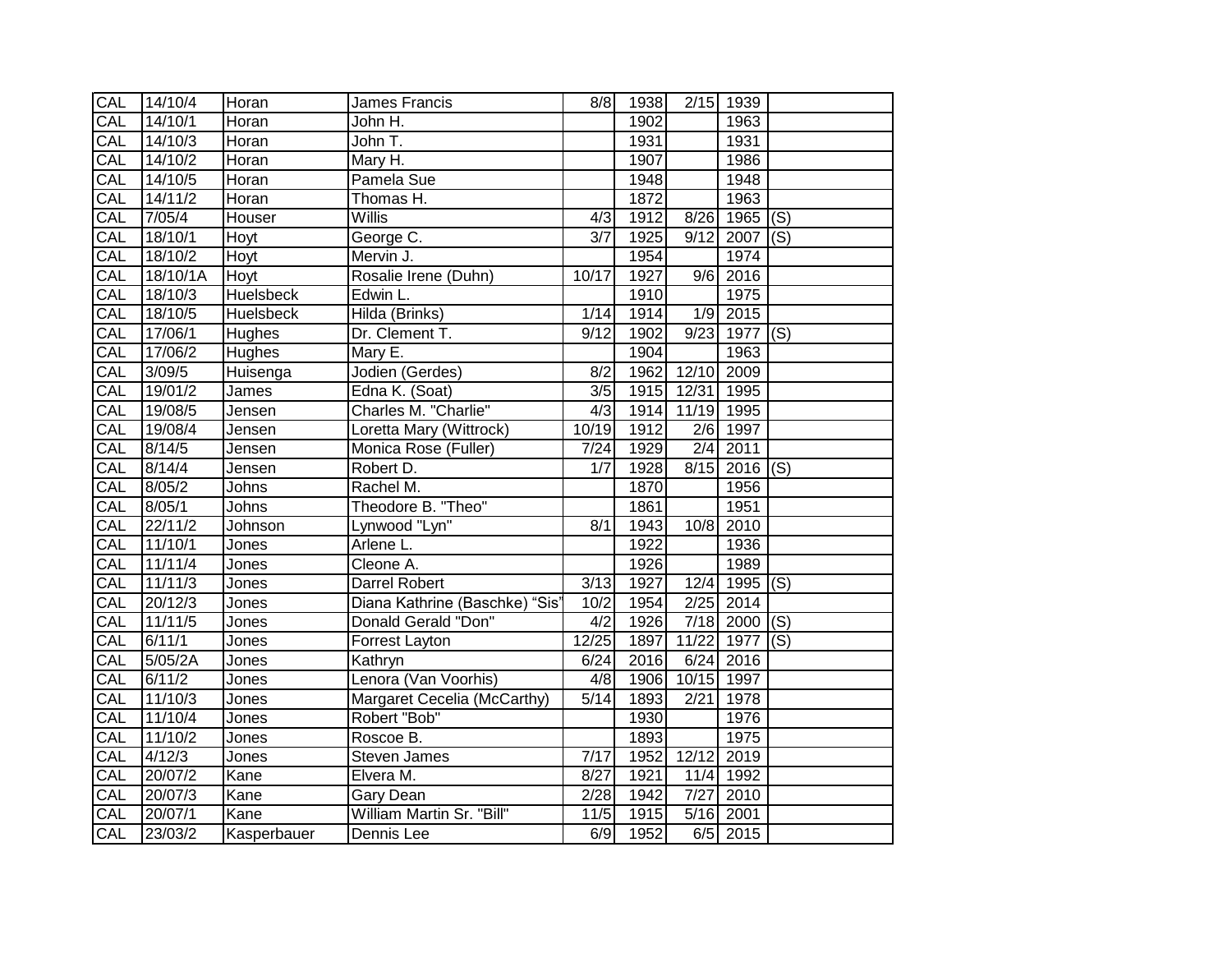| CAL | 17/01/5 | Kepler    | Christopher Adam       | 7/10              | 1949 |                  | $9/3$ 2006     |                |
|-----|---------|-----------|------------------------|-------------------|------|------------------|----------------|----------------|
| CAL | 16/02/3 | Kepler    | Eleanor                | 10/13             | 1913 |                  | 4/10 2006      |                |
| CAL | 11/02/2 | Kettler   | Christine (Kettman)    | 9/23              | 1875 |                  | 1967           |                |
| CAL | 11/02/5 | Kettler   | Earl Joe               | 10/28             | 1896 | 10/12            | $1918$ (S)     |                |
| CAL | 11/02/3 | Kettler   | <b>Henry Richard</b>   | 12/24             | 1897 |                  | 1972           |                |
| CAL | 11/02/1 | Kettler   | Joe                    | 6/3               | 1873 |                  | 10/9 1957      |                |
| CAL | 11/02/4 | Kettler   | Nestor J               | $\overline{7/17}$ | 1917 |                  | 10/24 1918     |                |
| CAL | 13/09/5 | Kevane    | Ann                    | 2/23              | 1928 | 7/4              | 1937           |                |
| CAL | 13/09/4 | Kevane    | Beverly L.             | 7/4               | 1926 | 8/31             | 1941           |                |
| CAL | 19/09/4 | Kevane    | Frances H.             |                   | 1913 |                  | 1991           |                |
| CAL | 19/09/3 | Kevane    | James Nicholas         | 3/18              | 1904 | 10/4             | 1977           |                |
| CAL | 19/09/1 | Kevane    | Leo                    | 6/23              | 1905 | 1/1              | 1977 (S)       |                |
| CAL | 19/09/5 | Kevane    | Marcella Anna          | $\overline{2/4}$  | 1925 |                  | $1/8$ 2003     |                |
| CAL | 13/09/3 | Kevane    | Margaret (Brady)       | $\overline{5/10}$ | 1884 | 7/14             | 1950           |                |
| CAL | 13/09/2 | Kevane    | Morris Michael         | 4/14              | 1874 | 12/2             | 1964           |                |
| CAL | 19/09/2 | Kevane    | <b>William Michael</b> | $\overline{5/4}$  | 1921 | 3/27             | 1977           |                |
| CAL | 8/02/5  | Kilian    | Adolph F.              | 4/26              | 1898 |                  | 1970           |                |
| CAL | 8/02/4  | Kilian    | Caroline Mary (Garman) | 4/7               | 1912 |                  | 9/30 1975      |                |
| CAL | 7/04/5  | Kilian    | <b>Paul Peter</b>      | 4/30              | 1937 | 8/21             | $2015$ (S)     |                |
| CAL | 8/02/3  | Kilian    | Robert                 |                   | 1940 |                  | 1950           |                |
| CAL | 13/07/5 | Kimmers   | children               |                   |      |                  | 1900           |                |
| CAL | 13/07/1 | Kimmers   | <b>Mathis</b>          | 1/1               | 1820 | $\overline{2/8}$ | 1900           |                |
| CAL | 10/11/4 | Klingseis | Eileen Dorothy (Mason) | 2/20              | 1911 | 11/20            | 2002           |                |
| CAL | 10/11/2 | Klingseis | Francis J.             |                   | 1886 |                  | 1949           |                |
| CAL | 10/11/1 | Klingseis | Harold B.              |                   | 1912 |                  | 1939           |                |
| CAL | 10/11/3 | Klingseis | Richard Joseph         | 9/12              | 1922 |                  | 2/16 1989      | $\overline{S}$ |
| CAL | 21/07/3 | Knudtson  | Mervin Kenneth "Ken"   | 4/16              | 1923 |                  | 2/26 2000      | (S)            |
| CAL | 22/02/5 | Knudtson  | Sharon Ann (Beckmann)  | 4/1               | 1955 | 4/23             | 2019           |                |
| CAL | 14/02/1 | Koorest   | babies                 |                   |      |                  |                | no stone       |
| CAL | 14/02/2 | Koorest   | babies                 |                   |      |                  |                | no stone       |
| CAL | 14/02/3 | Koorest   | babies                 |                   |      |                  |                | no stone       |
| CAL | 14/02/4 | Koorest   | babies                 |                   |      |                  |                | no stone       |
| CAL | 14/02/5 | Koorest   | babies                 |                   |      |                  |                | no stone       |
| CAL | 20/01/5 | Krueger   | Loretta R.             |                   | 1917 |                  | 1986           |                |
| CAL | 20/01/4 | Krueger   | William Henry          | 2/18              | 1916 |                  | $8/3$ 1990 (S) |                |
| CAL | 7/11/5  | Kruse     | LaRaine B.             | 8/2               | 1899 | 11/29            | 1973           |                |
| CAL | 15/11/1 | Lamb      | Floyd Wayne            | $\overline{3/4}$  | 1912 | 10/14            | 2004           |                |
| CAL | 15/10/A | Lamb      | Gladys R (Wiede)       |                   | 1922 |                  | 1982           |                |
| CAL | 15/11/2 | Lamb      | Margaret M. (McDonald) | 1/7               | 1913 |                  | 8/16 1941      |                |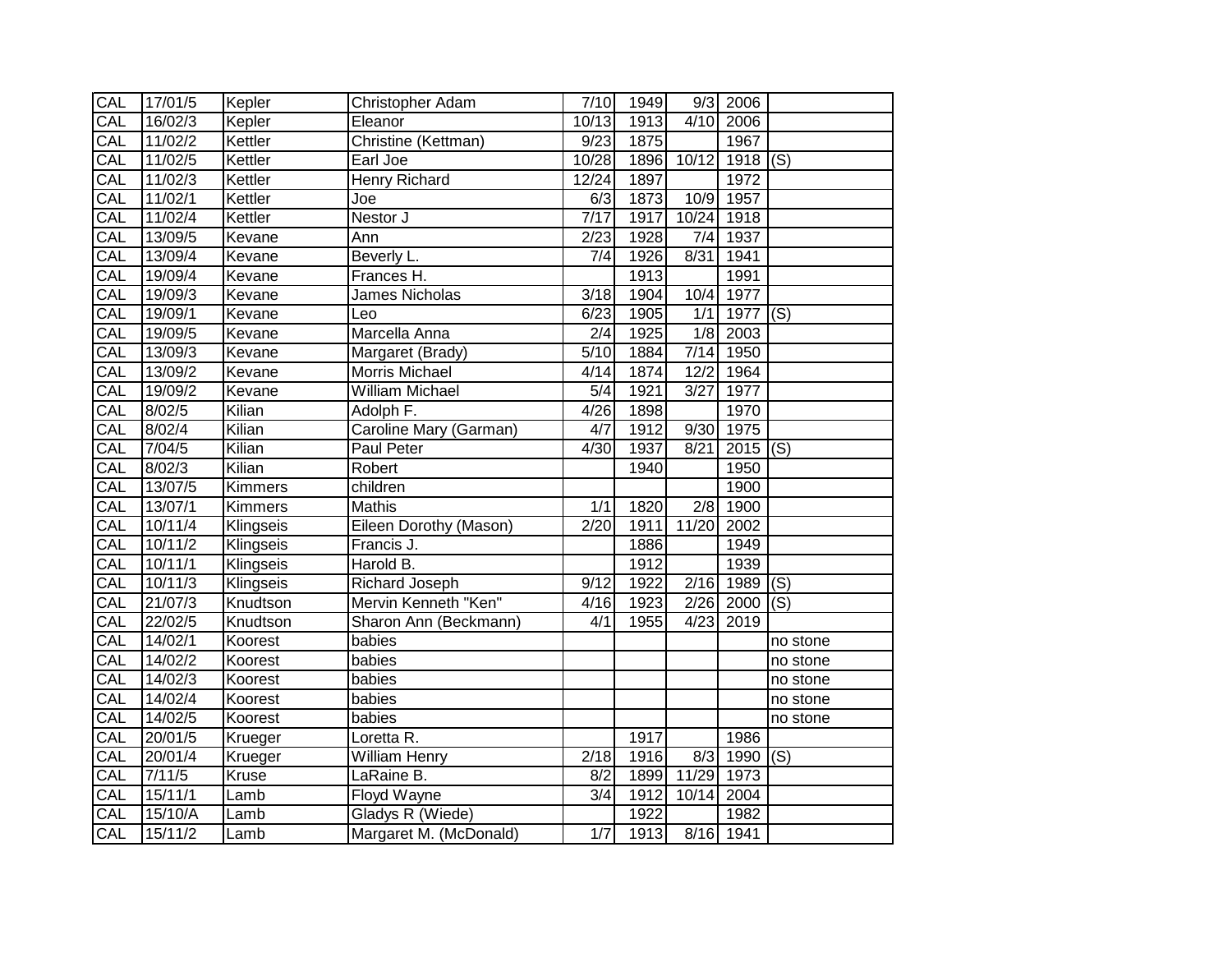| <b>CAL</b>       | 7/08/1   | Lambert    | Lawrence Francis                    | 6/14  | 1916 |            | $7/1$ 2011 (S)  |                     |
|------------------|----------|------------|-------------------------------------|-------|------|------------|-----------------|---------------------|
| <b>CAL</b>       | 7/08/2   | Lambert    | Louise S.                           |       | 1915 |            | 1978            |                     |
| CAL              | 20/09/5  | Langel     | Allen                               | 8/25  | 1959 | 5/4        | 2018            |                     |
| CAL              | 20/09/3  | Langel     | Earl John                           | 8/9   | 1929 |            | $1/26$ 2018 (S) |                     |
| CAL              | 20/09/2  | Langel     | Joan May (Hoffman)                  | 5/31  | 1932 |            | 2/28 2020       |                     |
| CAL              | 15/09/2  | Langel     | John W.                             | 4/29  | 1898 | 10/19 1974 |                 |                     |
| CAL              | 15/09/4  | Langel     | Joseph                              |       | 1895 |            | 1956            |                     |
| CAL              | 20/09/1  | Langel     | Martin John                         | 2/24  | 1961 | 6/29       | 1979            |                     |
| CAL              | 15/09/3  | Langel     | Matilda (Weiskircher)               | 1/10  | 1903 | 10/13      | 1989            |                     |
| CAL              | 15/09/5  | Langel     | Olive U.                            |       | 1894 |            | 1943            |                     |
| CAL              | 2/01/1   | Lavin      | Carol Lynne (Johnson)               | 5/30  | 1949 | 5/1        | 2003            |                     |
| CAL              | 18/09/5  | Leitch     | Augusta (Vicarius)                  | 11/5  | 1909 | 11/26      | 2007            |                     |
| CAL              | 16/02/5A | Leitch     | Charles T.                          | 6/8   | 1908 | 1/16       | 1998            |                     |
| $\overline{CAL}$ | 18/09/1  | Leitch     | Ernest                              |       | 1899 |            | 1994            |                     |
| CAL              | 16/02/5  | Leitch     | Gladys Jeanne (Wilson)              | 8/30  | 1914 | 12/3       | 1997            |                     |
| CAL              | 18/09/2  | Leitch     | Mary (Benzkofer)                    | 12/10 | 1901 | 2/7        | 1994            |                     |
| CAL              | 18/09/4  | Leitch     | Wilbur                              | 11/29 | 1902 |            | 1/26 1999       |                     |
| CAL              | 14/08/1  | Lemker     | Mary Ann (Kuhl)                     | 12/12 | 1850 | 11/19 1930 |                 |                     |
| CAL              | 17/05/5  | LeStrange  | Clara                               |       | 1911 |            | 1963            |                     |
| CAL              | 17/05/4  | LeStrange  | James W.                            |       | 1898 |            | 1977            |                     |
| CAL              | 4/09/1   | Lindsay    | <b>Jerry DeWayne</b>                | 1/26  | 1942 | 5/20       | 1995            |                     |
| CAL              | 16/09/4  | Livingston | <b>Guy Valentine</b>                | 2/14  | 1897 | 6/12       | $1966$ (S)      |                     |
| CAL              | 16/09/5  | Livingston | Viola Anna Hughes (Underberg        | 11/2  | 1904 | 3/25       | 1989            |                     |
| CAL              | 7/11/1   | Logan      | Charles                             |       | 1888 |            | 1972            |                     |
| CAL              | 13/05/3  | Long       | Anthony                             | 11/24 | 1869 | 9/24       | 1950            |                     |
| CAL              | 17/08/1  | Long       | Arthur V.                           |       | 1900 |            | 1966            |                     |
| CAL              | 7/11/2   | Long       | Bernard G.                          | 8/27  | 1910 | 10/11      | $1972$ (S)      |                     |
| CAL              | 17/01/2  | Long       | Clara Irene (Moriskey)              | 6/15  | 1898 |            | 1976            |                     |
| CAL              | 21/06/3  | Long       | Edith Cecelia (Berg)                | 7/30  | 1927 | 4/28       | 2016            |                     |
| CAL              | 20/03/1  | Long       | <b>Edward James</b>                 | 7/25  | 1895 | 9/30       | $1986$ (S)      |                     |
| CAL              | 18/02/5  | Long       | <b>Esther Caroline (Dorenkamper</b> | 10/21 | 1914 | 2/17       | 1996            |                     |
| CAL              | 21/06/2  | Long       | Francis R.                          | 6/5   | 1920 | 4/6        | $2002$ (S)      |                     |
| CAL              | 15/01/3  | Long       | Henry                               |       | 1863 |            | 1948            |                     |
| CAL              | 13/05/5  | Long       | Joseph R.                           | 2/8   | 1922 | 3/17       | 1923            |                     |
| CAL              | 13/02/3  | Long       | Julius M.                           |       | 1903 |            | 1986            |                     |
| CAL              | 18/02/4  | Long       | Lawrence Leo Jr. "Leo"              | 4/19  | 1906 | 12/15      | 1998            |                     |
| CAL              | 13/02/2  | Long       | Lawrence Leo Sr.                    | 10/6  | 1864 | 3/5        | 1946            |                     |
| CAL              | 13/05/4  | Long       | Mary (Clausen)                      |       | 1874 | 8/4        | 1955            |                     |
| CAL              | 20/03/2  | Long       | Mary Elizabeth (Coburn)             | 5/14  | 1902 |            |                 | 1/13 1994 -"Bessie" |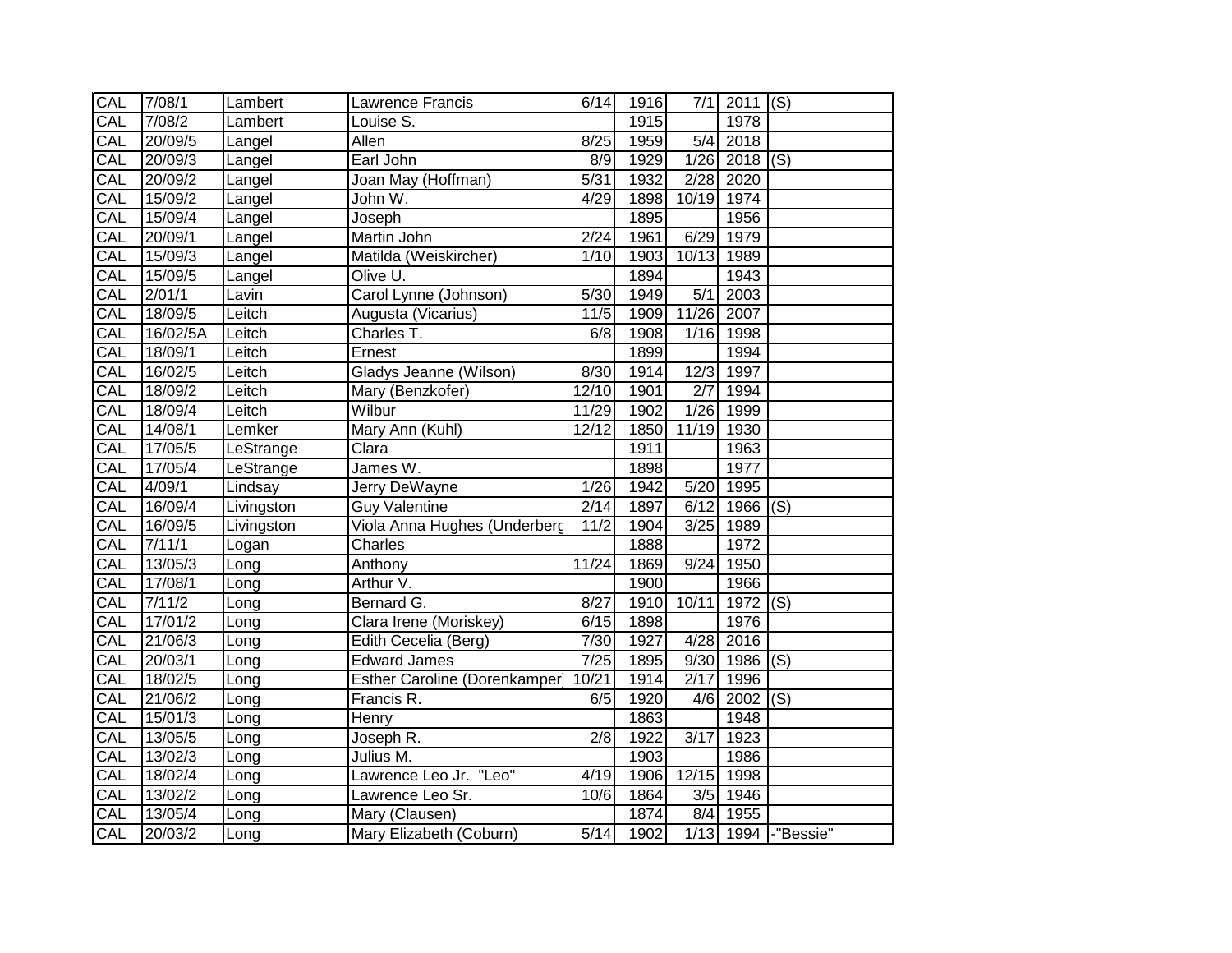| CAL | 13/02/1 | Long     | Matilda (Hoffler)           | 9/2               | 1866 |                  | 2/24 1934  |          |
|-----|---------|----------|-----------------------------|-------------------|------|------------------|------------|----------|
| CAL | 5/09/2  | Long     | Matthew M. "Matt"           | $\overline{5/26}$ | 1904 |                  | 4/19 1987  |          |
| CAL | 13/05/2 | Long     | Michael                     | 4/23              | 1826 | 3/1              | 1905       |          |
| CAL | 21/06/1 | Long     | Raymond Francis             | 3/19              | 1950 | 11/12            | $1994$ (S) |          |
| CAL | 17/01/1 | Long     | Robert Anthony              | 1/17              | 1888 | 6/13             | 1959       |          |
| CAL | 13/05/1 | Long     | Rosa                        | 6/25              | 1892 | $\overline{7/2}$ | 1892       |          |
| CAL | 1/10/3  | Luchtel  | Donald Joseph "Don"         | 7/6               | 1931 | 10/4             | 2005       |          |
| CAL | 14/08/3 | Luchtel  | Frank Herman                | 10/4              | 1882 | 4/24             | 1959       |          |
| CAL | 10/05/5 | Luchtel  | Gertrude C. (Marley)        | 7/29              | 1911 | 5/29             | 2001       |          |
| CAL | 14/08/5 | Luchtel  | Gilbert R.                  | 12/30             | 1921 | 11/12            | 1944 (S)   |          |
| CAL | 14/08/2 | Luchtel  | Mary Ann                    |                   |      | 8/19             | 1927       |          |
| CAL | 10/06/1 | Luchtel  | Roy                         | 6/10              | 1910 | 12/11            | 1996       |          |
| CAL | 14/08/4 | Luchtel  | Theresa K. (Lemker)         | 1/9               | 1883 | 1/22             | 1961       |          |
| CAL | 5/02/5A | Ludwig   | Catharyne (Bemiss)          | 9/29              | 1927 | 8/29             | 2017       |          |
| CAL | 7/02/5  | Ludwig   | Catherine V. (Neppl)        |                   | 1883 |                  | 1962       |          |
| CAL | 7/02/4  | Ludwig   | Martin F.                   |                   | 1881 |                  | 1962       |          |
| CAL | 5/02/5  | Ludwig   | <b>Virgil Edward</b>        | $\overline{2/6}$  | 1926 | 6/23             | $1984$ (S) |          |
| CAL | 15/01/4 | Lutz     | Arthur H.                   |                   | 1897 | 1/17             | 1951       |          |
| CAL | 20/04/2 | Lynch    | Dorothy R. (Sherman)        | $\sqrt{2/13}$     | 1917 | 7/11             | 2002       | (S)      |
| CAL | 20/04/1 | Lynch    | <b>Francis Anthony</b>      | 4/10              | 1915 | 8/23             | 1982 $(S)$ |          |
| CAL | 22/10/2 | Manzer   | James Lyle                  | 9/2               | 1939 | 4/13             | $2009$ (S) |          |
| CAL | 1/10/4  | Maranell | Darlene M. (Ogle)           | 8/4               | 1933 | 9/23             | 2006       |          |
| CAL | 18/06/1 | Maranell | Jess F.                     |                   | 1905 |                  | 1971       |          |
| CAL | 18/06/2 | Maranell | Lois M. (Lorensen)          | 12/29             | 1908 | 2/19             | 2005       |          |
| CAL | 1/10/5  | Maranell | <b>Richard Jesse "Dick"</b> | 6/22              | 1931 | 1/9              | 2020       |          |
| CAL | 14/07/5 | Marchand | Evelyn (Donelon)            | 9/21              | 1917 |                  | $3/5$ 2011 |          |
| CAL | 14/07/4 | Marchand | John Palmer                 | 9/6               | 1918 | 7/29             | $1994$ (S) |          |
| CAL | 16/05/5 | Marchand | Earl J.                     |                   | 1914 |                  | 1969       |          |
| CAL | 10/05/4 | Marley   | Alice B. (Houlihan)         |                   | 1886 | 8/6              | 1926       |          |
| CAL | 10/05/3 | Marley   | Edward A. "Ed"              | 6/21              | 1883 | 5/31             | 1950       |          |
| CAL | 11/06/1 | Marr     | Harley C.                   |                   | 1886 |                  | 1946       |          |
| CAL | 11/06/5 | Marr     | Infant                      |                   |      |                  |            | no stone |
| CAL | 11/06/3 | Marr     | Leo H.                      | 2/16              | 1913 | 7/2              | 1916       |          |
| CAL | 11/06/2 | Marr     | Margaret "Maggie"           |                   | 1887 |                  | 1958       |          |
| CAL | 15/10/3 | Marsh    | Charles H.                  |                   | 1850 |                  | 1938       |          |
| CAL | 15/10/1 | Marsh    | John E.                     |                   | 1892 |                  | 1963       |          |
| CAL | 15/10/2 | Marsh    | Kanan E.                    |                   | 1889 |                  | 1972       |          |
| CAL | 15/10/4 | Marsh    | Martha C (Sprenkle)         | 1/27              | 1851 | 4/14             | 1944       |          |
| CAL | 16/09/2 | Maurer   | Allie Mae (Rote)            |                   | 1875 |                  | 1971       |          |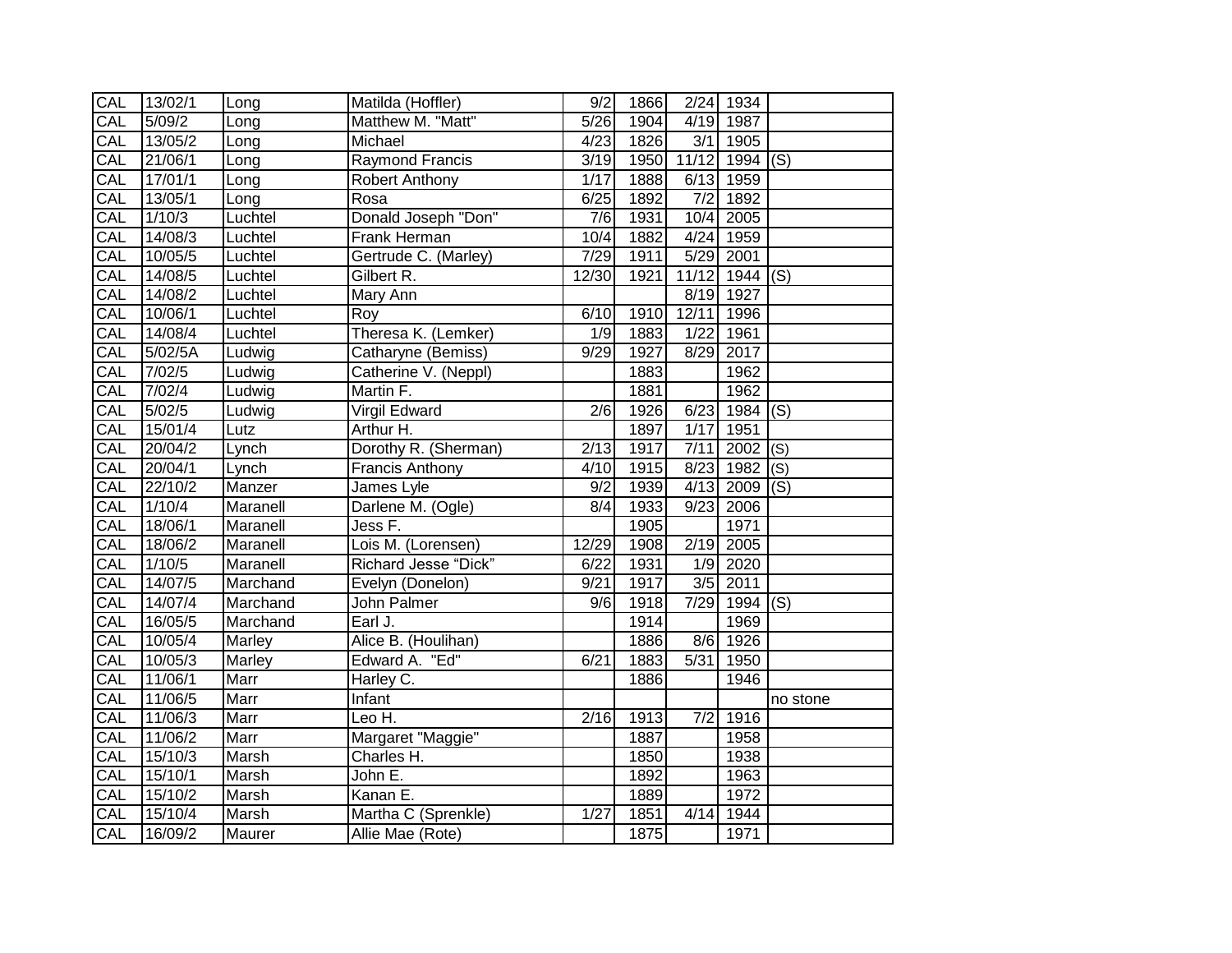| CAL        | 16/09/1          | Maurer          | Joseph                   | $\overline{3}/15$ | 1871              |                  | $\overline{9/9}$ 1958 |                |
|------------|------------------|-----------------|--------------------------|-------------------|-------------------|------------------|-----------------------|----------------|
| CAL        | 20/08/3          | Mayer           | Shirley A. (Woodley)     | 8/5               | 1931              |                  | 2/16 1992             |                |
| CAL        | 9/13/3           | <b>McBride</b>  | Jeanne Elaine (Derner)   | 1/17              | 1947              | 10/1             | 2010                  |                |
| CAL        | 19/02/3          | McCabe          | <b>Chuck Michael</b>     | 1/30              | 1939              | 3/7              | $2017$ (S)            |                |
| <b>CAL</b> | 19/02/5          | McCabe          | James Patrick/John Paul  |                   |                   |                  | 5/8 1981              | twin boys      |
| CAL        | 12/02/2          | <b>McCarthy</b> | <b>John Gilbert</b>      |                   | 1890              | $\frac{5}{12}$   | 1936                  | (S)            |
| CAL        | 12/02/4          | <b>McCarthy</b> | Martin Joseph Jr.        |                   | 1889              | 9/24             | 1910                  |                |
| CAL        | 12/02/3          | McCarthy        | Martin Joseph Sr.        | 2/8               | 1861              | 5/27             | 1936                  |                |
| CAL        | 12/02/5          | McCarthy        | Mary "Aunt Mollie"       |                   | 1850              |                  | 1932                  |                |
| CAL        | 20/12/5          | McClintock      | Patricia Ann "Pat"       | 10/15             | 1958              | 10/5             | 1993                  |                |
| CAL        | 15/12/2          | McDonald        | Cora Irene (Jones)       | $\overline{5/5}$  | 1889              |                  | 1984                  |                |
| CAL        | 16/12/4          | McDonald        | Frank E.                 | 12/10             | 1890              | 11/17            | 1957                  |                |
| CAL        | 10/05/1          | McDonald        | Grant F.                 | $\overline{2/2}$  | $\overline{19}20$ | 3/26             | $2000$ (S)            |                |
| CAL        | 19/07/4          | McDonald        | Irene (Thelen)           | 4/20              | 1916              | 12/8             | 2012                  |                |
| CAL        | 19/12/1          | McDonald        | James Joseph             | 9/25              | 1918              | 12/2             | 1997                  | $\overline{S}$ |
| CAL        | 15/12/1          | McDonald        | James Thomas             | 8/28              | 1882              | 11/18            | 1960                  |                |
| CAL        | 19/12/2          | McDonald        | Karleen Alice (Tritle)   | 5/20              | 1924              | 9/9              | 1986                  |                |
| CAL        | 15/12/4          | McDonald        | Kenneth John "Gus"       | $\overline{9/4}$  | 1930              | 3/30             | $2000$ (S)            |                |
| CAL        | 19/07/2          | McDonald        | Lester                   | 6/5               | 1911              | $\overline{3/7}$ | 2000                  |                |
| CAL        | 15/12/3          | McDonald        | <b>Mamie</b>             | 8/18              | 1879              | 2/15             | 1950                  |                |
| CAL        | 16/12/5          | McDonald        | Orra Belle (Jones)       | 4/25              | 1892              | 1/19             | 1981                  |                |
| CAL        | 10/05/2          | McDonald        | Rosalee Alice (Marley)   | $\frac{6}{6}$     | 1924              | 3/17             | 2016                  |                |
| CAL        | 17/03/3          | <b>McElroy</b>  | Bernadine (Tierney)      | $\sqrt{2/23}$     | 1925              | 2/8              | 1960                  |                |
| CAL        | 15/02/2          | McGuire         | Alvina Louisa            |                   | 1891              |                  | 1932                  |                |
| CAL        | 17/07/2          | Melancon        | infant                   |                   | 1964              |                  | 1964                  |                |
| CAL        | 7/10/4           | Meyer           | Elmer J.                 |                   | 1894              |                  | 1973                  |                |
| CAL        | 7/10/5           | Meyer           | <b>Hattie</b>            |                   | 1896              |                  | 1984                  |                |
| CAL        | 3/06/4           | Meyer           | Virginia                 | 7/                | 1930 6/           |                  | 1993                  |                |
| CAL        | 8/07/3           | Meyers          | Christopher J.           | 1/9               | 1878              | 3/22             | 1956                  |                |
| CAL        | 8/07/2           | <b>Meyers</b>   | Evelyn                   | 4/27              | 1894              | 12/15            | 1958                  |                |
| CAL        | 14/06/3          | <b>Meyers</b>   | Lee F.                   | 11/30             | 1878              | 5/10             | 1924                  |                |
| CAL        | 14/06/1          | Meyers          | Margaret A.              | 1/6               | 1908              | 6/17             | 1912                  |                |
| CAL        | 12A/13/2         | <b>Meyers</b>   | Rev. Edward C.           |                   | 1877              |                  | 1936                  |                |
| CAL        | 8/07/1           | Meyers          | William C.               | 5/17              | 1880              | 11/27            | 1953                  |                |
| CAL        | $\frac{2}{05/2}$ | Meylor          | Cindy (Stone)            | 9/1               | 1957              | 11/7             | 2008                  |                |
| CAL        | 16/03/1          | Miller          | $\overline{Carl}$ A      |                   | 1897              |                  | 1972                  |                |
| CAL        | 16/03/2          | Miller          | Catherine M              |                   | 1901              |                  | 1960                  |                |
| <b>CAL</b> | 22/02/1          | Miller          | Emily Ann (Heinz) "Chub" | 6/18              | 1916              | 5/25             | 2007                  |                |
| CAL        | 5/08/2           | Miller          | Mary Alice (Wintz)       | 5/27              | 1926              |                  | $3/9$ 2015            |                |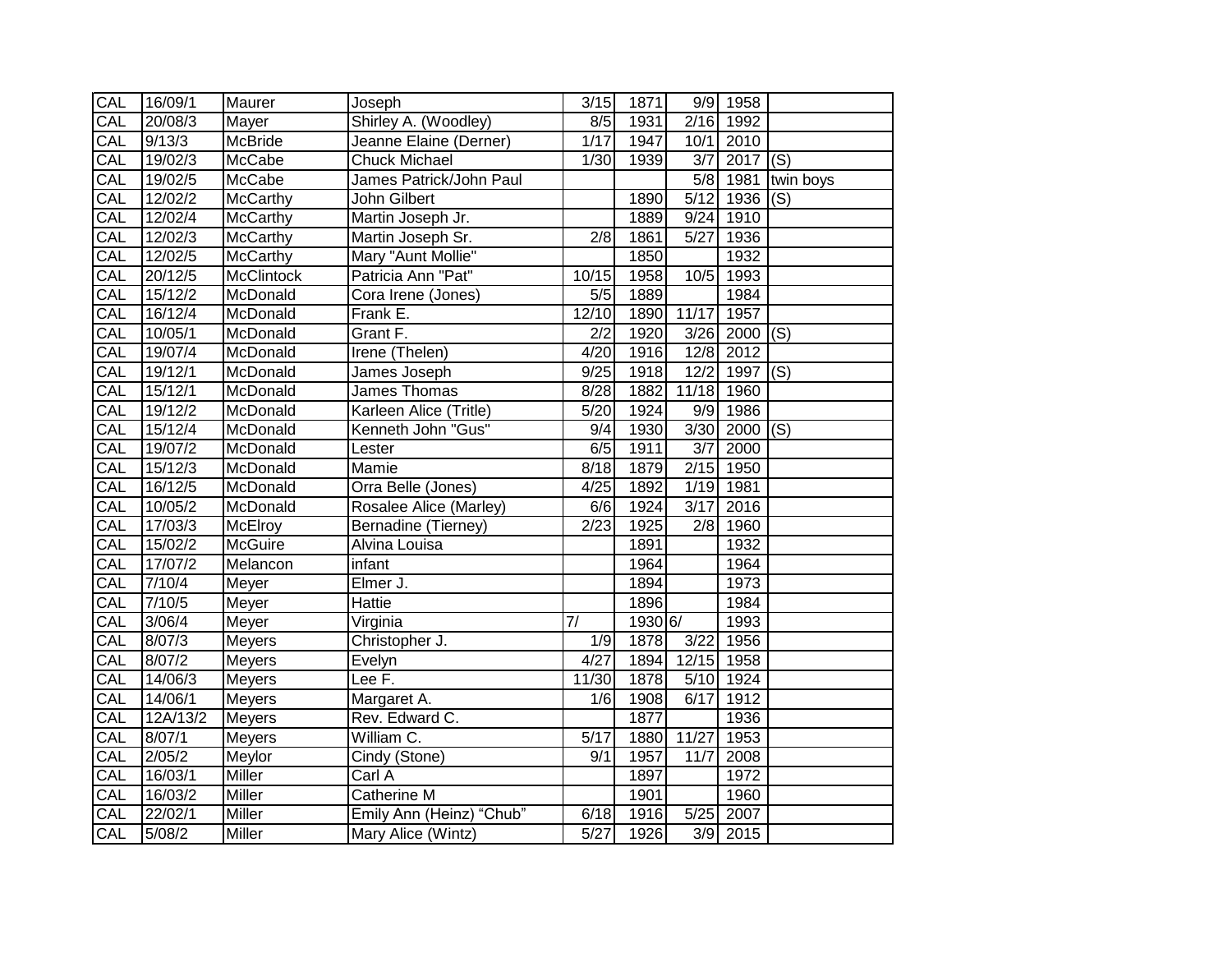| CAL | 7/13/5   | Miller        | Rosemary L. (Eilers)     | 10/30             | 1936 |       | 8/14 1997       |                      |
|-----|----------|---------------|--------------------------|-------------------|------|-------|-----------------|----------------------|
| CAL | 5/08/1   | <b>Miller</b> | <b>Warren Arthur</b>     | 3/10              | 1921 |       | $9/6$ 2002 (S)  |                      |
| CAL | 6/14/4   | <b>Mills</b>  | Herb                     | 2/11              | 1929 | 11/1  | 2014            |                      |
| CAL | 5/09/1   | Moore         | Angela M.                | 12/24             | 1981 | 3/12  | 1986            |                      |
| CAL | 16/03/4  | Morisky       | Bernard                  |                   | 1911 |       | 1966            |                      |
| CAL | 16/03/3  | Morisky       | Bertha                   |                   | 1892 |       | 1984            |                      |
| CAL | 16/03/5  | Morisky       | Coline                   |                   | 1914 |       | 1988            |                      |
| CAL | 16/02/2  | Morisky       | Donald A                 |                   | 1910 |       | 1989            |                      |
| CAL | 16/02/1  | Morisky       | Eleanor B.               |                   | 1872 |       | 1954            |                      |
| CAL | 17/04/1  | Morisky       | John J.                  | 12/1              | 1894 | 3/19  | 1960 $(S)$      |                      |
| CAL | 16/02/1A | Morisky       | Joseph A.                |                   | 1869 |       | 1957            |                      |
| CAL | 16/02/4  | Morisky       | Joseph T.                |                   | 1906 |       | 1952            |                      |
| CAL | 13/10/5  | Moritz        | Bertha                   | $\overline{3}/8$  | 1898 |       | 1981            |                      |
| CAL | 17/10/2  | Moritz        | Evelyn Marie (Jensen)    | 10/5              | 1917 | 11/24 | 1994            |                      |
| CAL | 12/10/2  | Moritz        | Felix                    |                   | 1864 |       | 1937            |                      |
| CAL | 17/05/1  | Moritz        | George E.                |                   | 1892 |       | 1982            |                      |
| CAL | 17/05/2  | Moritz        | Hazel B.                 |                   | 1894 |       | 1963            |                      |
| CAL | 17/10/1  | Moritz        | John E.                  |                   | 1912 |       | 1970            |                      |
| CAL | 13/10/1  | Moritz        | Joseph                   |                   | 1891 |       | 1949            |                      |
| CAL | 12/10/1  | Moritz        | Justine                  |                   | 1873 |       |                 | 1972 & Moritz babies |
| CAL | 7/14/2   | Moritz        | Kenneth M.               |                   | 1934 |       | 2003            |                      |
| CAL | 13/10/4  | Moritz        | Louis                    |                   | 1894 |       | 1984            |                      |
| CAL | 7/14/1   | Moritz        | Norma Josephine (Wolf)   | 1/23              | 1933 | 12/20 | 2000            |                      |
| CAL | 13/10/2  | Moritz        | Walburga                 |                   | 1896 |       | 1995            |                      |
| CAL | 23/02/1  | Mulder        | Richard A.               | 12/4              | 1938 | 4/14  | 2016            |                      |
| CAL | 19/04/1  | Murray        | James Patrick "Jim"      | 1/3               | 1926 |       | $11/8$ 2007 (S) |                      |
| CAL | 18/04/4  | Murray        | Josephine E. (Wigen)     | 8/13              | 1895 | 4/10  | 1975            |                      |
| CAL | 19/04/2  | Murray        | Madonna Marie (Raher)    | 7/18              | 1934 | 8/12  | 2015            |                      |
| CAL | 18/04/1  | Murray        | William J. Jr. "Bill"    | $\overline{7/22}$ | 1922 |       | 3/5 1970        | $\overline{S}$       |
| CAL | 18/04/3  | Murray        | William P. "Bill"        | 4/28              | 1952 | 7/7   | 1976            |                      |
| CAL | 18/04/5  | Murray        | <b>William Roberts</b>   | 6/27              | 1895 | 3/30  | $1979$ (S)      |                      |
| CAL | 6/08/2   | Nece          | Donna Belle (Wintz)      | 11/30             | 1924 | 5/20  | 1998            |                      |
| CAL | 6/07/1   | Nece          | <b>Raymond Sebastion</b> | 9/12              | 1925 | 2/19  | 1999 (S)        |                      |
| CAL | 6/08/1   | Nece          | Roman F.                 | 11/13             | 1923 | 7/13  | 2005            |                      |
| CAL | 6/07/2   | Nece          | Virginia (Fleck)         | 4/7               | 1930 | 2/24  | 2016            |                      |
| CAL | 6/14/1   | Nelsen        | Edwin "Ed"               | 11/22             | 1935 | 9/20  | $2010$ (S)      |                      |
| CAL | 14/03/5  | Nesslein      | Elizabeth                |                   | 1835 |       | 1921            |                      |
| CAL | 5/10/1   | Newman        | Betty Ruth (Hansen)      | 6/21              | 1930 | 9/13  | 2014            |                      |
| CAL | 2/14/4   | Newman        | Michael D.               | 8/31              | 1978 |       | $2/14$ 1993     |                      |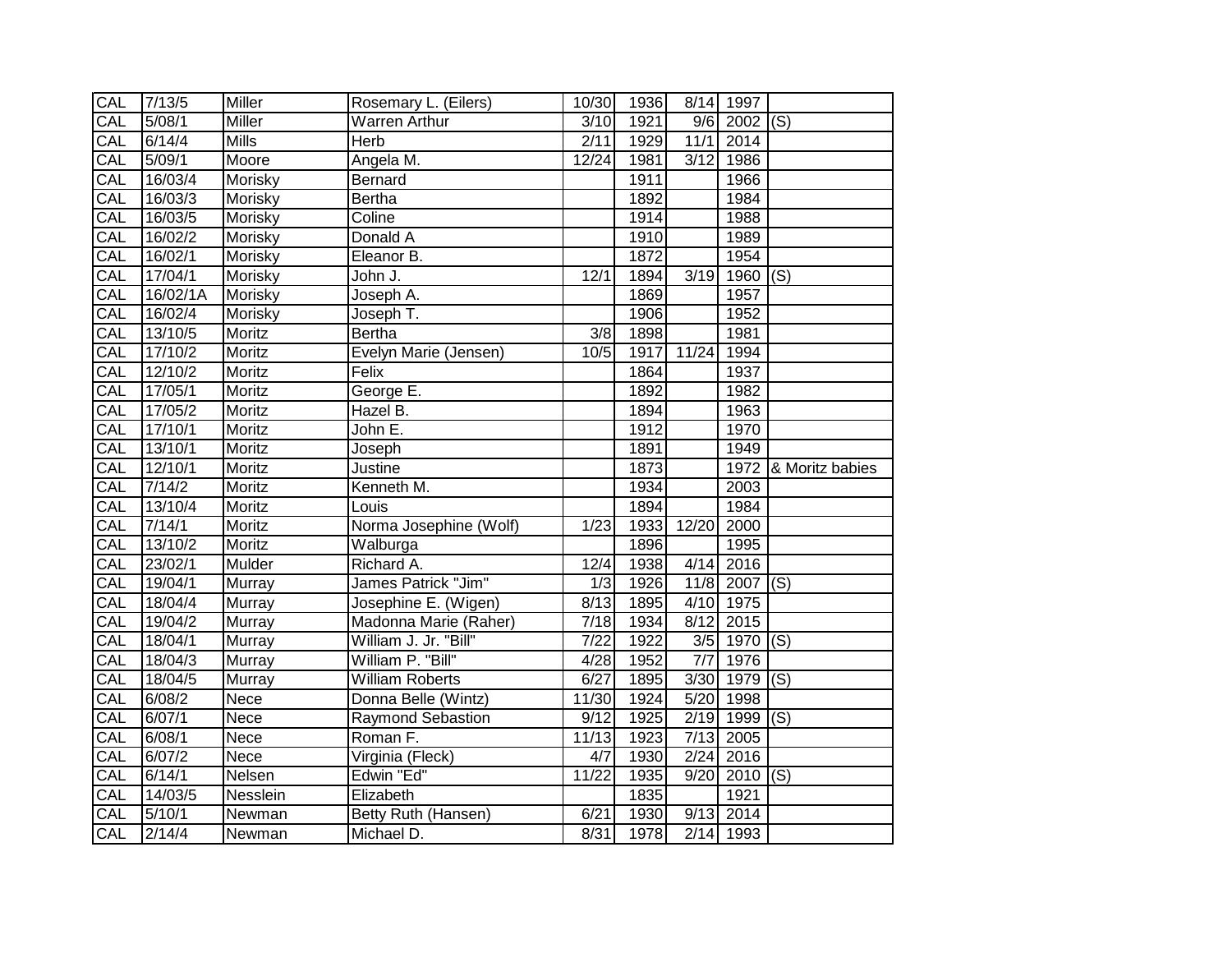| CAL        | 15/11/4              | Nicol     | Nettie V. (Horan)              |                   | 1916 |              | 1966       |          |
|------------|----------------------|-----------|--------------------------------|-------------------|------|--------------|------------|----------|
| CAL        | 12/02/1              | Nolan     | William J.                     | $\overline{4/5}$  | 1906 | 3/5          | 1981       | (s)      |
| CAL        | 9/14/4               | Norton    | Ervin C.                       | 5/2               | 1922 | 11/23        | 1997       | (S)      |
| CAL        | 9/14/5               | Norton    | Gladys (Eich)                  | 3/16              | 1928 | $5/24$       | 2010       |          |
| CAL        | 10/01/5              | Olbertz   | Margert C.                     |                   |      | 3/8          | 1928       | linfant  |
| CAL        | 10/01/3              | Olbertz   | Pete A.                        |                   | 1903 |              | 1976       |          |
| CAL        | 10/01/1              | Olbertz   | Peter J.                       |                   | 1878 |              | 1956       |          |
| CAL        | 10/01/2              | Olbertz   | Theresa                        |                   | 1880 |              | 1961       |          |
| CAL        | 18/08/1              | Olbertz   | Frank J.                       |                   | 1905 |              | 1971       |          |
| CAL        | 18/08/2              | Olbertz   | Lillian A.                     |                   | 1906 |              | 2003       |          |
| CAL        | 5/14/5               | Ortmeier  | Cletus C.                      | 1/22              | 1931 | 10/22        | $2013$ (S) |          |
| <b>CAL</b> | $\overline{5}/14/5A$ | Ortmeier  | Jeanette Eileen "Jan" (Schwedk | 5/25              | 1934 | 12/20        | 2021       |          |
| CAL        | 5/09/3               | Osler     | Philip                         | 5/5               | 1934 | 3/11         | 1992       |          |
| CAL        | 19/01/4              | Ostheimer | Cecil "Sonny"                  | 6/1               | 1939 | 1/14         | 2007       |          |
| CAL        | 19/01/3              | Ostheimer | Rachel De Etta                 |                   | 1942 |              | 1984       |          |
| CAL        | 19/13/2              | Ottele    | Dorothy E. (Owens)             | 10/3              | 1916 | 9/29         | 1994       |          |
| CAL        | 19/13/1              | Ottele    | John Joseph                    |                   | 1915 | $\sqrt{4/3}$ | 2002       | (S)      |
| CAL        | 15/06/2              | Owens     | Alpha Beatrice (Gettis)        | $\overline{5/6}$  | 1906 | 4/12         | 2008       |          |
| CAL        | 12/08/1              | Owens     | Bartholomew                    |                   |      |              |            | child    |
| CAL        | 11/09/4              | Owens     | Beatrice "Bea" (Fellows)       | 6/23              | 1902 | 3/15         | 1990       |          |
| CAL        | 15/06/1              | Owens     | Charles J.                     |                   | 1900 |              | 1982       |          |
| CAL        | 11/08/5              | Owens     | Esther                         |                   |      |              |            | no stone |
| CAL        | 9/01/3               | Owens     | Gerald                         |                   | 1868 |              | 1947       |          |
| CAL        | 11/08/1              | Owens     | Hattie Christine (Johnson)     | 12/18             | 1853 | 3/15         | 1918       |          |
| CAL        | 11/08/3              | Owens     | infant                         |                   |      |              |            | no stone |
| CAL        | 11/08/4              | Owens     | infant                         |                   |      |              |            | no stone |
| CAL        | 15/06/4              | Owens     | John                           | $\overline{7/28}$ | 1862 | 4/23         | 1937       |          |
| CAL        | 11/09/3              | Owens     | Leo "Pat"                      | 12/28             | 1909 | 9/10         | 1983       |          |
| CAL        | 15/06/3              | Owens     | Leroy & Lawrence               |                   |      |              |            | children |
| CAL        | 12/08/2              | Owens     | Mary                           |                   |      |              |            | child    |
| CAL        | 15/06/5              | Owens     | Mary Anna                      |                   | 1869 |              | 1941       |          |
| CAL        | 9/01/2               | Owens     | Maude (Fiero)                  |                   | 1880 |              | 1928       |          |
| CAL        | 11/09/2              | Owens     | Minnie E.                      | 3/24              | 1884 | 11/9         | 1960       |          |
| CAL        | 11/09/1              | Owens     | Patrick                        | 3/17              | 1865 | 3/7          | 1954       |          |
| CAL        | 19/14/3              | Packebush | Donald "Don"                   | 11/19             | 1953 | 3/9          | 2007       |          |
| CAL        | 19/14/1              | Packebush | Merle Edward                   | 3/24              | 1917 | 9/4          | 1998       |          |
| CAL        | 19/14/2              | Packebush | Ruth (McDonald)                | 7/25              | 1921 | 6/25         | 2014       |          |
| CAL        | 19/13/3              | Pakarinen | Jacquelyn (Ottele)             | 5/15              | 1941 | 11/19        | 2021       |          |
| CAL        | 15/01/1              | Panther   |                                |                   |      |              |            | no stone |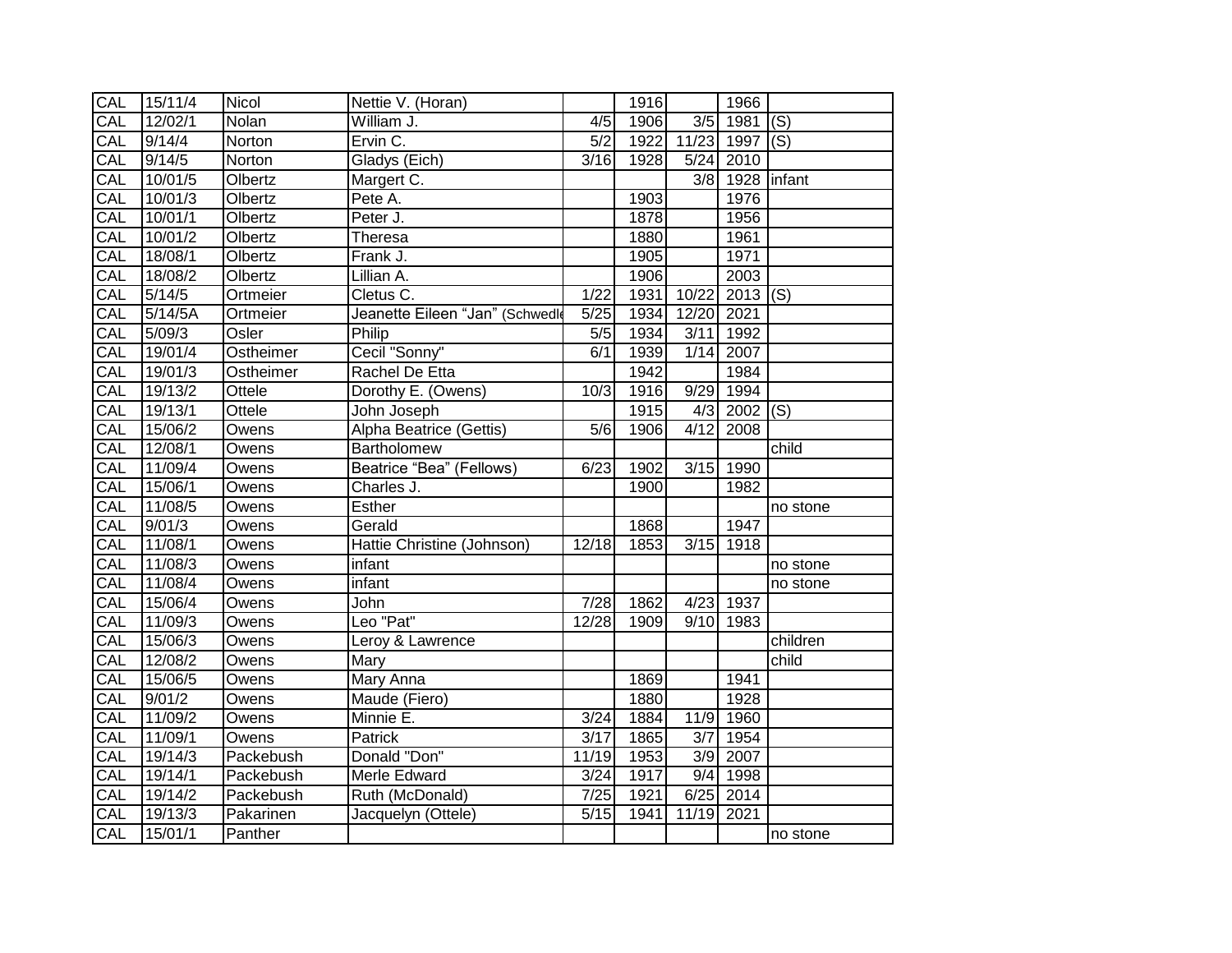| CAL        | 8/10/5  | Parenti     | Eugenia M.                    |                  | 1903 |                     | 2001               |                |
|------------|---------|-------------|-------------------------------|------------------|------|---------------------|--------------------|----------------|
| CAL        | 8/10/4  | Parenti     | Peter J.                      |                  | 1897 |                     | 1961               |                |
| CAL        | 18/07/5 | Paskert     | Agnes Sophia (Krogman)        | 7/25             | 1912 | 4/21                | 2017               |                |
| CAL        | 18/07/4 | Paskert     | Lorence A.                    |                  | 1906 |                     | 1971               |                |
| CAL        | 7/14/3  | Peterson    | Sindy                         | $\overline{5/3}$ | 1957 | 11/19               | 2020               |                |
| CAL        | 15/10/5 | Pooler      | Elizabeth "Bessie" (Marsh)    | 6/3              | 1881 |                     | 1955               |                |
| CAL        | 7/03/5  | Poss        | Anthony Leo                   | 5/31             | 1962 | 9/22                | 1962               |                |
| CAL        | 7/03/4  | Poss        | Leland W.                     | 2/3              | 1957 | 4/2                 | 1977               |                |
| CAL        | 6/03/5  | Poss        | Rita Kathryn (Schnurr)        | 6/15             | 1928 | 6/14                | 1998               |                |
| CAL        | 6/03/4  | Poss        | Wilfred A. "Willie"           | 7/17             | 1924 | 2/12                | $2001$ (S)         |                |
| CAL        | 9/10/5  | Pozzo       | Eugene B. "Gene"              | 8/4              | 1907 |                     | 12/24 1977         | $(S)$ Italy    |
| CAL        | 16/10/4 | Quigley     | Joseph                        |                  | 1882 |                     | 4/15 1961          |                |
| CAL        | 4/10/2  | Radosevich  | Eugenia Marie "Jean" (Follmer | 11/8             | 1919 |                     | 7/20 2007          | ("Jean")       |
| CAL        | 4/10/1  | Radosevich  | Frank David                   | 3/14             | 1916 | 11/3                | 1995               | (S)            |
| CAL        | 16/10/1 | Radosevich  | <b>Thomas Paul</b>            | 8/16             | 1955 | 12/20               | 1955               |                |
| CAL        | 13/03/3 | Redden      | Catherine                     |                  |      |                     |                    | no stone       |
| CAL        | 13/03/2 | Redden      | Patrick                       |                  | 1825 | 1/19                | 1890               |                |
| CAL        | 9/01/4  | Reed        | Arley L.                      | 10/21            | 1898 | 8/2                 | 1986               |                |
| CAL        | 9/01/5  | Reed        | Mabel L. (Owens)              | 2/19             | 1903 |                     | 12/8 1982          |                |
| CAL        | 11/03/5 | Reese       | Edith M. "Hannah" (Drushella) |                  | 1885 | 3/10                | 1939               |                |
| CAL        | 17/02/1 | Rehse       | Hannah E. (Honzo)             | 8/2              | 1880 | 7/9                 | 1959               |                |
| CAL        | 20/03/4 | Reiman      | Bernard J. "Barney"           | $\frac{8}{6}$    | 1921 | 4/18                | $1996$ (S)         |                |
| CAL        | 5/07/1  | Reiman      | Clarence F.                   | 8/17             | 1915 | 8/22                | 2005               | $\overline{S}$ |
| CAL        | 3/06/5  | Reiman      | David John                    | 5/28             | 1945 | 10/26               | $\overline{2011}$  | (S)            |
| CAL        | 7/05/1  | Reiman      | John                          |                  | 1887 |                     | 1970               |                |
| CAL        | 7/05/2  | Reiman      | Josephine                     |                  | 1890 |                     | 1975               |                |
| CAL        | 8/08/5  | Reiman      | Mary K.                       |                  | 1906 |                     |                    | no date        |
| CAL        | 5/07/2  | Reiman      | Vivian                        | 11/3             | 1919 | 8/21                | 2010               |                |
| <b>CAL</b> | 8/08/4  | Reiman      | William V.                    |                  | 1903 |                     | 1956               |                |
| CAL        | 21/11/1 | Reinhart    | Mildred K. (Hawn)             |                  |      | 1923 9-15*          | 2002               | *Burial date   |
| CAL        | 23/01/5 | Reiser      | <b>Arthur Dean</b>            | 4/2              | 1928 | 1/7                 | 2017               | (S)            |
| CAL        | 9/08/1  | Richter     | Emelia                        |                  | 1861 |                     | 1943               |                |
| CAL        | 17/12/5 | Richter     | James Matthew "Jimmy"         | 7/13             | 1947 |                     | 1969               |                |
| CAL        | 17/12/3 | Richter     | Matthew J. "Matt"             |                  | 1901 |                     | 1982               |                |
| CAL        | 17/12/4 | Richter     | Mildred Mary "Jim" (Luchtel)  | 8/6              |      | 1903 9-18*          | 2002               | *Burial date   |
| CAL        | 6/12/1  | Rife        | Eugene Burrell "Gene"         | 6/26             | 1922 | 12/25               | 1994               | (S)            |
| CAL        | 6/12/2  | <b>Rife</b> | Virginia Alice (Convy)        | 5/14             | 1922 | 4/5                 | 2016               |                |
| CAL        | 20/07/5 | Rohwer      | Arleen Ruth (DeMuth)          | 10/19            | 1923 |                     | $\sqrt{9/10}$ 2009 |                |
| CAL        | 20/07/4 | Rohwer      | George H.                     | 7/10             |      | 1919 12/19 1999 (S) |                    |                |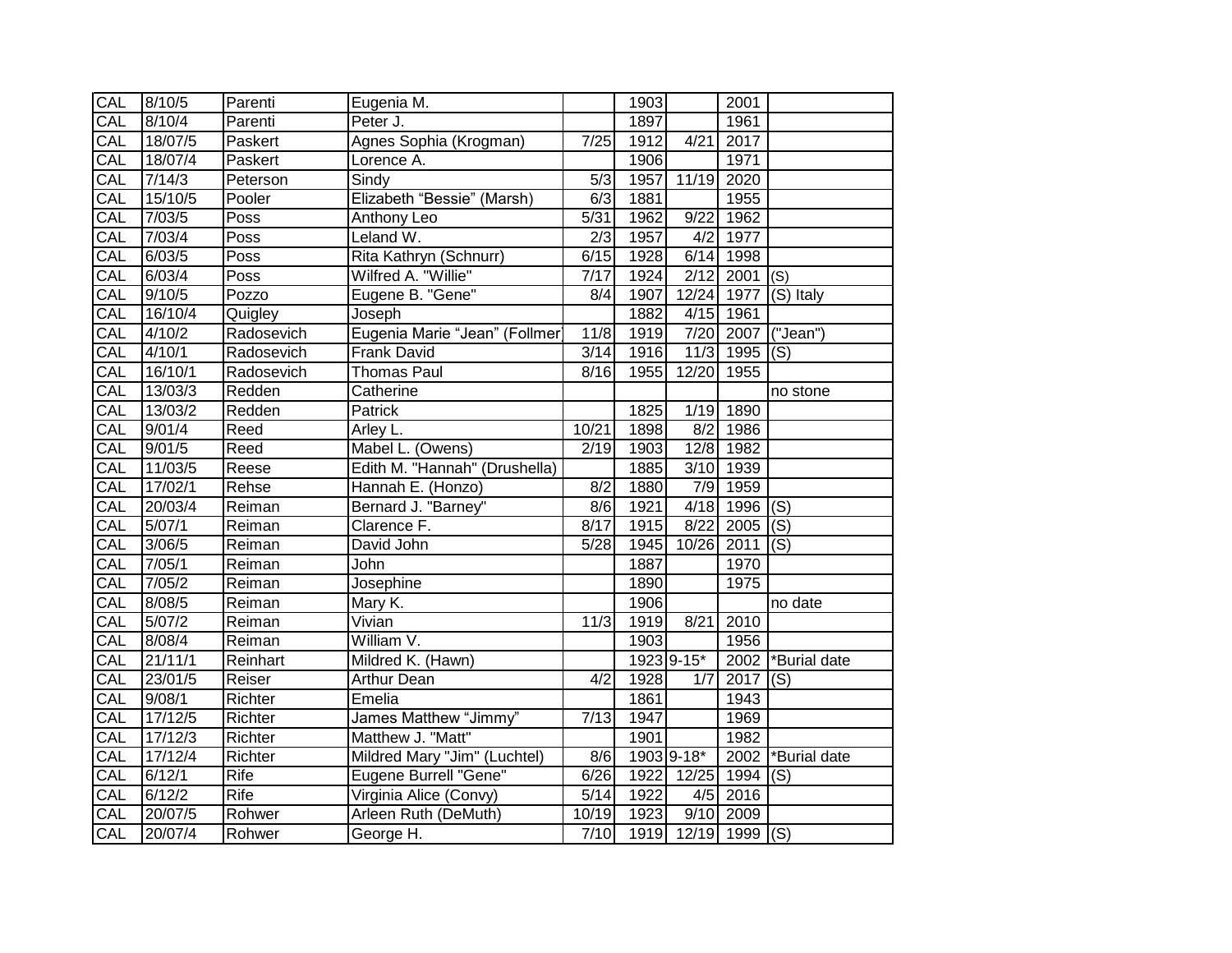| CAL        | 3/08/3             | Rolfes        | <b>Joel David</b>          | 8/9               | 1967 |            | 5/26 2009         |              |
|------------|--------------------|---------------|----------------------------|-------------------|------|------------|-------------------|--------------|
| CAL        | 4/08/2             | <b>Rolfes</b> | Martha A.                  | 1/19              | 1959 |            | $4/25$ 2002       |              |
| CAL        | 4/08/4             | Rolfes        | Sara Jane                  |                   |      |            | 12/10 2012 Infant |              |
| CAL        | 22/03/2            | Rolling       | Dorthy (Feddersen)         | 9/20              | 1936 | 10/13 2008 |                   |              |
| CAL        | 22/03/1            | Rolling       | <b>Patrick Francis</b>     | 4/2               | 1932 |            | 1/30 2007         |              |
| CAL        | $\frac{1}{5/06/2}$ | Roskammer     | Cora B. (Schallau)         | 3/18              | 1910 | 4/20       | 1999              |              |
| CAL        | 6/05/4             | Roskammer     | Jerome Alan "Jerry"        | 3/8               | 1938 | 2/1        | 2012              |              |
| CAL        | 5/06/1             | Roskammer     | Lester A.                  |                   | 1910 |            | 1983              |              |
| CAL        | 6/05/5             | Roskammer     | Mary Jo (Lohrman) Trebbien | 10/31             | 1942 | 6/4        | 2011              |              |
| CAL        | 8/06/1             | Roskhammer    | August R.                  |                   | 1886 |            | 1966              |              |
| CAL        | 8/06/2             | Roskhammer    | Mary H.                    |                   | 1889 |            | 1953              |              |
| <b>CAL</b> | 21/04/3            | Roth          | Bonnie Jean (Heim)         | 6/30              | 1954 | 2/12       | 2018              |              |
| CAL        | 21/05/1            | Roth          | <b>Francis Clarence</b>    | 6/9               | 1931 | 11/25      | 1993 (S)          |              |
| CAL        | 20/04/4            | Roth          | Helen (Kramer)             | $\overline{3/5}$  | 1918 | 4/7        | 2014              |              |
| CAL        | 20/04/3            | Roth          | Leo W.                     |                   | 1913 |            | 1986              |              |
| CAL        | 21/04/4            | Roth          | Linus J.                   | 12/24             | 1923 | 10/17      | $1991$ (S)        |              |
| CAL        | 21/04/5            | Roth          | Mardella (Meister)         | 8/15              | 1927 |            | $1/16$ 2013       |              |
| CAL        | 22/04/5            | Roth          | Renae Diane (Rice)         | 12/18             | 1954 |            | 12/8 2002         |              |
| CAL        | 21/05/2            | Roth          | Verna Mae (Meisheid)       | 8/5               | 1935 | 12/9       | 2007              |              |
| CAL        | 8/05/5             | Ruml          | Anna (Schweighofer)        | $\frac{3}{10}$    | 1898 | 5/8        | 1959              |              |
| CAL        | 8/05/4             | Ruml          | Joseph                     | $\overline{2/2}$  | 1895 |            | $1/19$ 1953       |              |
| CAL        | 4/05/5             | Ruml          | Joseph Paul "Joe"          | $\overline{3/10}$ | 1926 | 9/24       | $1989$ (S)        |              |
| CAL        | 4/05/4             | Ruml          | William James "Bill"       | 4/26              | 1940 |            | $6/6$ 2019        |              |
| CAL        | 12/07/2            | Ryan          | Alma                       |                   | 1911 |            | 1912              |              |
| CAL        | 13/04/1            | Ryan          | Anna                       |                   |      |            |                   | no stone     |
| CAL        | 12/07/3            | Ryan          | Anna (Dardis)              |                   | 1881 |            | 1913              |              |
| CAL        | 13/04/2            | Ryan          | Bridget (Hunt)             |                   | 1840 | 5/14       |                   | 1896 Ireland |
| CAL        | 12/07/5            | Ryan          | Cyril C.                   | 10/16             | 1902 | 7/14       | 1922              |              |
| CAL        | 13/04/3            | Ryan          | Daniel                     |                   | 1829 |            |                   | 1906 Ireland |
| CAL        | 13/04/5            | Ryan          | John H.                    |                   |      |            |                   | no stone     |
| CAL        | 13/04/4            | Ryan          | Lucy                       |                   |      |            |                   | no stone     |
| CAL        | 12/07/1            | Ryan          | Orma                       |                   | 1904 |            | 1905              |              |
| CAL        | 15/08/5            | Sanders       | Alvin B.                   |                   | 1916 |            | 1938              |              |
| CAL        | 15/08/3            | Sanders       | Bernard M. "Ben"           |                   | 1890 |            | 1984              |              |
| CAL        | 15/08/2            | Sanders       | Emery J.                   |                   | 1914 |            | 1987              |              |
| CAL        | 15/08/1            | Sanders       | Lucylle (Austin)           |                   | 1921 |            | 1939              |              |
| CAL        | 19/12/4            | Sanders       | Milton F.                  |                   | 1920 |            | 1990              |              |
| CAL        | 19/12/5A           | Sanders       | Patricia "Patti"           |                   | 1942 |            | 1997              |              |
| CAL        | 19/12/5            | Sanders       | Shirlee A. (Livingston)    |                   | 1920 |            | 1998              |              |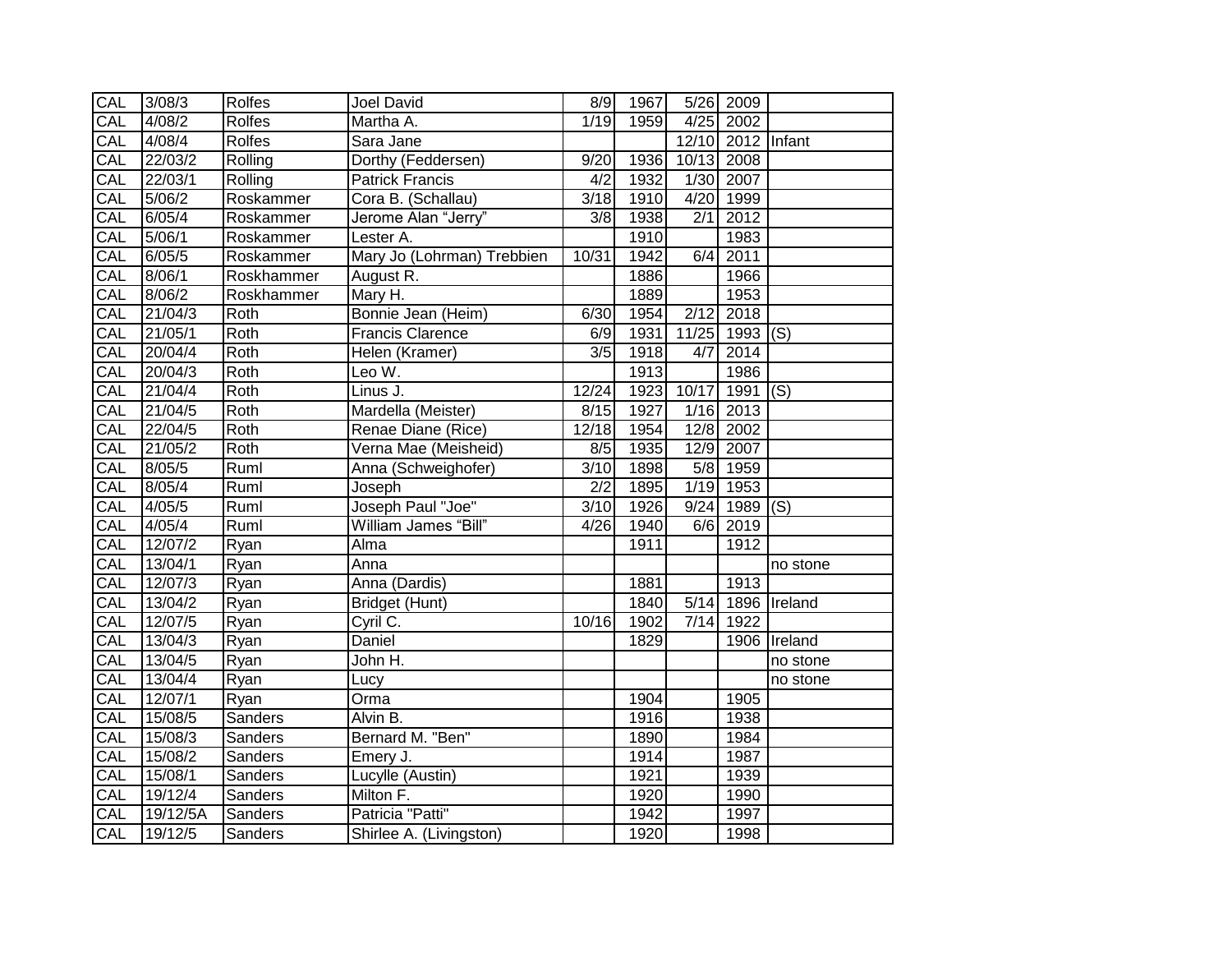| CAL        | 15/08/4 | Sanders        | Theresa B.                |                   | 1890 |                   | 1955            |  |
|------------|---------|----------------|---------------------------|-------------------|------|-------------------|-----------------|--|
| CAL        | 10/07/2 | Schemmel       | Henry                     |                   | 1885 |                   | 1930            |  |
| CAL        | 10/07/5 | Schemmel       | Joseph "Joe"              |                   | 1900 |                   | 1976            |  |
| CAL        | 10/07/1 | Schemmel       | <b>Leonard Peter</b>      | 6/1               | 1905 |                   | $6/16$ 1974 (S) |  |
| CAL        | 10/07/4 | Schemmel       | Louis W.                  | $\overline{7/27}$ |      |                   | $4/24$ 1939 (S) |  |
| CAL        | 10/07/3 | Schemmel       | Mary (Domnisse)           |                   | 1867 |                   | 1947            |  |
| CAL        | 21/01/4 | Schiferl       | Donald J.                 | 5/28              | 1920 | 12/10             | 2016            |  |
| CAL        | 16/01/5 | Schiferl       | Eleanor (Poeschl)         | 2/18              | 1892 | 1/29              | 1966            |  |
| CAL        | 16/01/4 | Schiferl       | Joseph J.                 | 8/12              | 1893 | 12/18 1958        |                 |  |
| CAL        | 21/01/5 | Schiferl       | Luella Evelyn (Hull)      | $\overline{2}/18$ | 1918 | 11/12             | 1993            |  |
| CAL        | 19/10/1 | Schmich        | Michael M. "Mike"         | 10/24             | 1904 | 8/20              | 1986            |  |
| CAL        | 19/10/2 | Schmich        | Velma Irene (Birt)        | 6/24              | 1908 | 11/24             | 1976            |  |
| CAL        | 20/13/1 | Schmidt        | George Joseph             | 8/10              | 1921 | 8/11              | $2015$ (S)      |  |
| CAL        | 12/05/1 | Schneider      | Catherine                 |                   | 1849 |                   | 1899            |  |
| CAL        | 12/05/2 | Schneider      | John                      |                   | 1843 |                   | 1907            |  |
| CAL        | 14/05/2 | Schraeder      | August H.                 | 3/13              | 1907 | 2/9               | 1931            |  |
| <b>CAL</b> | 14/05/4 | Schraeder      | Elizabeth J.              | 12/2              | 1876 |                   | 4/28 1966       |  |
| <b>CAL</b> | 14/05/1 | Schraeder      | Gertrude A.               | 6/28              | 1917 |                   | 5/28 1920       |  |
| CAL        | 14/05/3 | Schraeder      | John F.                   | 12/27             | 1873 | 5/18              | 1942            |  |
| CAL        | 22/04/1 | Schroeder      | Lowell "Bud"              | 3/11              | 1932 | 9/3               | 2008            |  |
| CAL        | 16/10/3 | Schulte        | Herman J.                 |                   | 1880 |                   | 1962            |  |
| CAL        | 2/11/1  | Schultz        | $\overline{AI}$           | 4/1               | 1927 |                   | $8/5$ 2011      |  |
| CAL        | 2/11/2  | <b>Schultz</b> | Mary Ann (Nichols)        | 8/31              | 1932 | 5/14              | 2016            |  |
| CAL        | 16/05/1 | Schumacher     | Albert Henry              |                   | 1909 |                   | 1952            |  |
| CAL        | 10/02/1 | Schuneman      | <b>Fredrederick Earl</b>  | 10/24             | 1886 | $\overline{5/27}$ | 1974            |  |
| CAL        | 10/02/2 | Schuneman      | Grace Anna (Gettis)       | 8/30              | 1887 |                   | 1974            |  |
| CAL        | 7/10/2  | Schwaller      | Helen Matilda (Erdmann)   | 4/5               | 1910 |                   | 7/18 2000       |  |
| CAL        | 7/10/3  | Schwaller      | $\overline{Ray}$          | 2/26              | 1936 |                   | $7/29$ 2007 (S) |  |
| CAL        | 7/10/1  | Schwaller      | William                   | 7/21              | 1903 | 2/7               | 1968            |  |
| CAL        | 9/04/3  | Sheley         | Evelyn M. (Soat)          |                   | 1929 |                   | 1957            |  |
| CAL        | 17/12/2 | Sheley         | Georgia                   | 11/15             | 1934 | 5/26              | 2017            |  |
| CAL        | 20/13/3 | Sheley         | Joy                       | 12/19             | 1969 | 7/17              | 2018            |  |
| CAL        | 17/12/1 | Sheley         | Roy A.                    | 12/8              | 1914 | 10/30             | 1982 $ (S)$     |  |
| CAL        | 9/13/5  | Shima          | Catherine "Cae" (Connors) | 9/2               | 1941 | 8/20              | 1991            |  |
| CAL        | 14/09/5 | Shull          | Irving F.                 | 5/12              | 1886 | 1/22              | 1968            |  |
| CAL        | 15/12/5 | Simmons        | Colleen (Lamb)            | 8/2               | 1937 | 12/10             | 2014            |  |
| CAL        | 9/04/2  | Soat           | Bernard H. "Ben"          |                   | 1888 |                   | 1972            |  |
| CAL        | 13/01/2 | Soat           | Catherine (Shutler)       | 10/4              | 1847 | 6/29              | 1915            |  |
| CAL        | 9/04/1  | Soat           | Christina (Sterzinger)    | 12/25             | 1897 |                   | 1/10 1941       |  |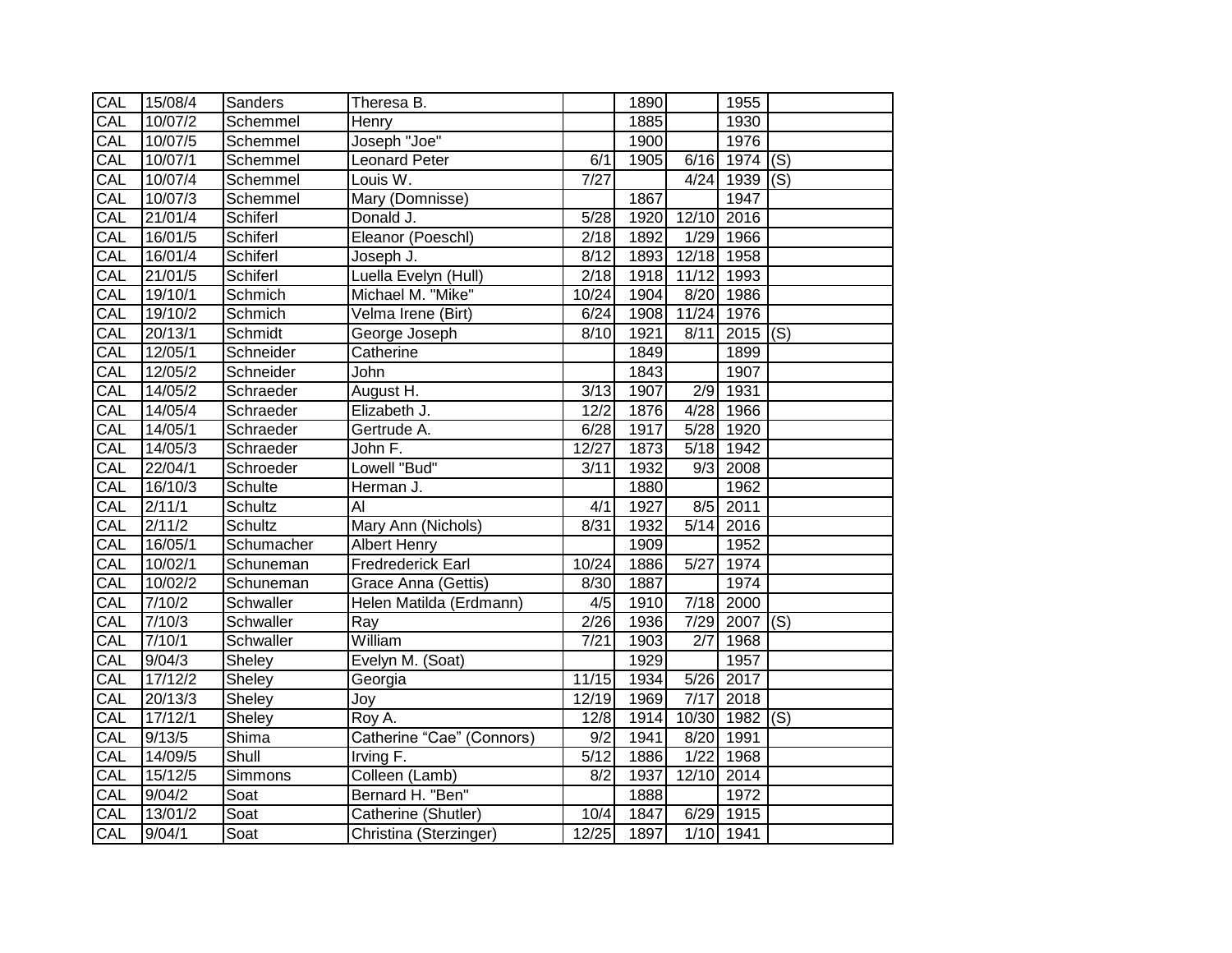| CAL | 16/01/2 | Soat          | Elizabeth (Sanders)    | 2/27             | 1878 |                   | 11/3 1958             |         |
|-----|---------|---------------|------------------------|------------------|------|-------------------|-----------------------|---------|
| CAL | 8/10/1  | Soat          | Frank                  |                  | 1884 |                   | 1959                  |         |
| CAL | 15/01/2 | Soat          | Fred G.                | 6/10             | 1881 | 7/18              | 1937                  |         |
| CAL | 18/01/2 | Soat          | Gertrude (Mathison)    | 7/8              | 1909 | 5/14              | 1993                  |         |
| CAL | 16/01/1 | Soat          | Henry Herman Sr.       | 3/10             | 1871 | 12/16             | 1951                  |         |
| CAL | 13/01/1 | Soat          | Herman H.              |                  | 1838 | 1/24              | 1921                  |         |
| CAL | 20/01/1 | Soat          | Joseph H. "Joe"        | 6/1              | 1912 | 1/17              | 1994                  |         |
| CAL | 18/01/1 | Soat          | Lawrence               |                  | 1908 | 11/13             | 1966                  |         |
| CAL | 8/10/2  | Soat          | Lena                   |                  | 1885 |                   |                       | no date |
| CAL | 13/01/3 | Soat          | Leonard Arlan          | 7/9              | 1933 | 7/30              | 1933                  |         |
| CAL | 8/06/5  | Soat          | Patricia Mae "Patty"   | 9/22             | 1947 | 4/11              | 1954                  |         |
| CAL | 8/06/4  | Soat          | Raymond Anthony (Ray)  | 4/10             | 1917 | 5/17              | $2006$ (S)            |         |
| CAL | 8/06/4A | Soat          | Velva Mae (Eidleberry) | 4/10             | 1920 | 3/21              | 2006                  |         |
| CAL | 17/11/4 | Spieker       | Lambert A.             | $\overline{1/8}$ | 1914 | 12/17             | 1973                  |         |
| CAL | 17/11/5 | Spieker       | Leona                  | 4/13             | 1923 | 1/21              | 2021                  |         |
| CAL | 7/02/2  | Spieker       | Mary M (Gute)          | 6/23             | 1891 | $\overline{1/7}$  | 1962                  |         |
| CAL | 7/02/1  | Spieker       | Mathew T. "Matt"       | 11/5             | 1890 | 9/3               | 1967                  |         |
| CAL | 10/03/2 | Sporrer       | Anna Rose (Uhlenkamp)  | 11/22            | 1894 | 9/3               | 1996                  |         |
| CAL | 5/13/2  | Sporrer       | Beverly Mae (Drown)    | 5/14             | 1929 | 10/31             | 2020                  |         |
| CAL | 9/11/5  | Sporrer       | Clara                  |                  | 1898 |                   | 1990                  |         |
| CAL | 8/13/1  | Sporrer       | <b>Earl Fred</b>       | 7/3              | 1928 | 12/2              | $\overline{2021}$ (S) |         |
| CAL | 9/11/2  | Sporrer       | Elizabeth (Reiman)     |                  | 1876 |                   | 1961                  |         |
| CAL | 5/13/1  | Sporrer       | Floyd Joseph           | 6/20             | 1925 | 1/27              | 1999                  |         |
| CAL | 9/11/4  | Sporrer       | Fred                   |                  | 1898 |                   | 1984                  |         |
| CAL | 9/11/1  | Sporrer       | Joseph                 |                  | 1873 |                   | 1951                  |         |
| CAL | 10/03/1 | Sporrer       | Joseph                 |                  | 1896 |                   | 1962                  |         |
| CAL | 8/13/2  | Sporrer       | Lois Ann (Meyer)       | 2/10             | 1931 | 5/11              | 2014                  |         |
| CAL | 21/01/1 | <b>Streit</b> | James Louis            | 4/11             | 1929 | 2/23              | 2013                  |         |
| CAL | 21/01/2 | <b>Streit</b> | Phyllis Jean           | 4/19             | 1929 | $\overline{5/12}$ | 2006                  |         |
| CAL | 6/11/3  | Sweeten       | Charree (Jones)        | 11/13            | 1947 | 12/17             | 2020                  |         |
| CAL | 6/11/4  | Sweeten       | Ron "Rondog"           | 3/29             | 1947 | 6/3               | 2020                  |         |
| CAL | 17/02/5 | Syndegaard    | <b>Emery Arthur</b>    | 5/3              | 1921 | 4/27              | $2007$ (S)            |         |
| CAL | 6/02/3  | Thelen        | Andrew "Andy"          | 1/23             | 1909 | 11/30             | 1996                  |         |
| CAL | 10/09/5 | Thelen        | <b>Carl Anthony</b>    | 11/22            | 1904 | 12/14             | 1966                  |         |
| CAL | 10/09/4 | Thelen        | Elizabeth J. (Berger)  | 4/17             | 1876 | $\frac{1}{7}{22}$ | 1949                  |         |
| CAL | 10/09/2 | Thelen        | Henrietta (Baschke)    | 2/9              | 1915 | 12/17             | 1995                  |         |
| CAL | 6/02/4  | Thelen        | Hilaria (Ludwig)       | 10/6             | 1916 | 4/1               | 2001                  |         |
| CAL | 10/09/3 | Thelen        | Peter W.               | 12/11            | 1873 | 2/6               | 1957                  |         |
| CAL | 10/09/1 | Thelen        | Raymond N.             |                  | 1911 |                   | 1937                  |         |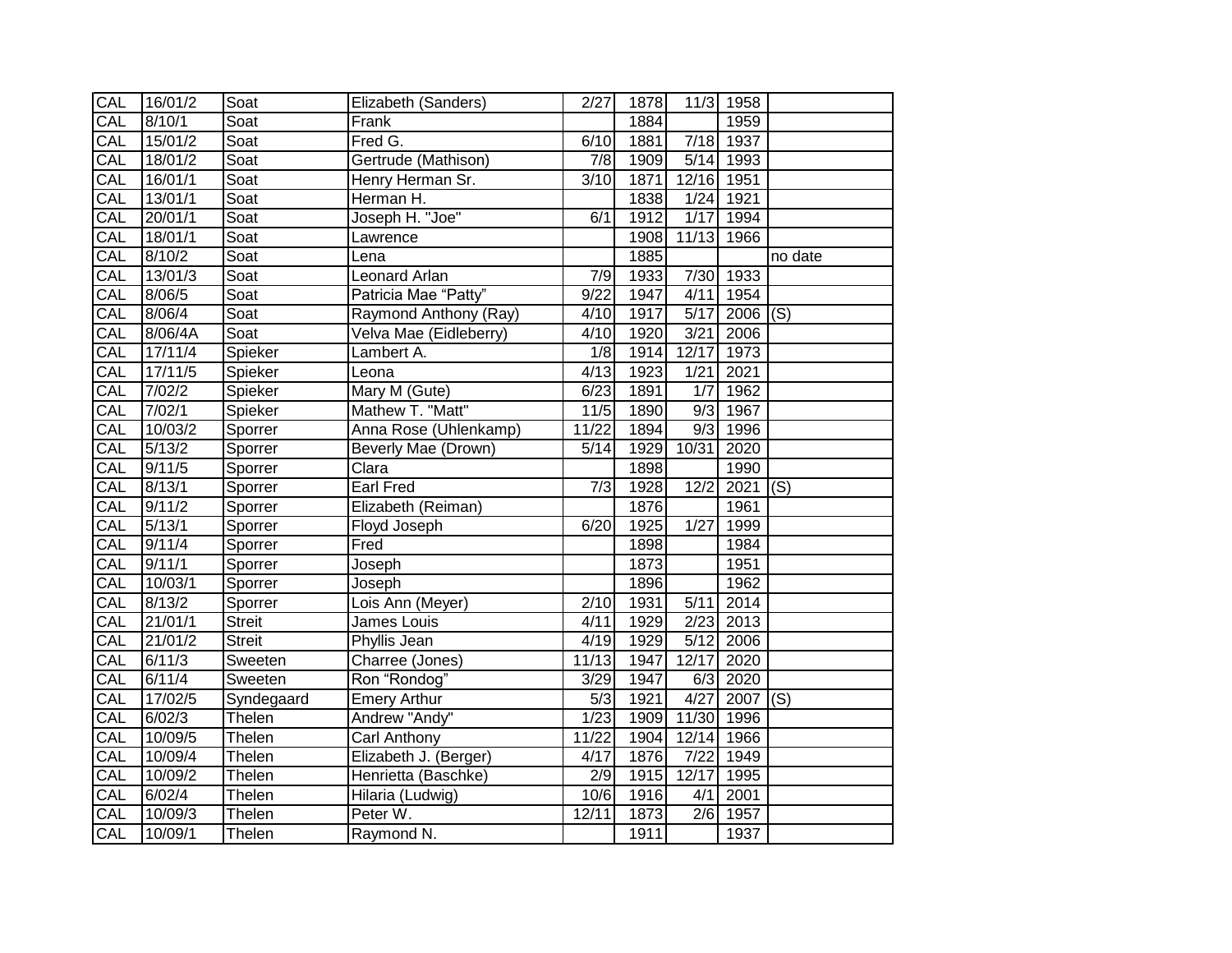| CAL        | 17/03/1  | Tierney                  | Harold J. "Pat"             |               | 1896 |                   | 1970 $(S)$      |                      |
|------------|----------|--------------------------|-----------------------------|---------------|------|-------------------|-----------------|----------------------|
| CAL        | 17/03/2  | Tierney                  | K. Marie                    |               | 1896 |                   | 1963            |                      |
| CAL        | 1/13/3   | <b>Travis</b>            | James L. "Jim"              | 2/28          | 1920 |                   | $6/30$ 2005 (S) |                      |
| CAL        | 9/03/5   | Trebbien                 | Anna                        | 3/19          | 1869 |                   | 3/10 1956       |                      |
| CAL        | 8/01/1   | Trebbien                 | Barbara                     |               |      |                   | 2/16 1947       |                      |
| CAL        | 9/03/4   | Trebbien                 | Charles C.                  | 11/3          | 1864 | 9/22              | 1938            |                      |
| CAL        | 7/06/1   | Trebbien                 | <b>Charles Leo</b>          | 3/21          | 1894 | 3/14              | 1960            | (S)                  |
| CAL        | 7/06/2   | Trebbien                 | Charlotte A.                |               | 1899 |                   | 1969            |                      |
| CAL        | 8/08/2   | Trebbien                 | Ethel N.                    |               | 1906 |                   | 1957            |                      |
| CAL        | 6/05/3   | Trebbien                 | Hertha L.                   |               | 1910 | 3/16              | 1999            |                      |
| CAL        | 6/05/2   | Trebbien                 | Hiram R.                    |               | 1900 |                   | 1983            |                      |
| CAL        | 8/08/1   | Trebbien                 | Irven J.                    |               | 1893 |                   | 1956            |                      |
| CAL        | 7/06/4   | Trebbien                 | <b>Jim Vincent</b>          | 6/4           | 1923 | 9/2               | $2018$ (S)      |                      |
| CAL        | 9/03/2   | Trebbien                 | Mary A. (Belken)            | 8/17          | 1908 | 10/24             | 1986            |                      |
| CAL        | 7/06/5   | Trebbien                 | Pearl (Droll)               | 8/5           | 1925 | $\frac{1}{7}{22}$ | 2021            |                      |
| CAL        | 9/03/1   | Trebbien                 | Thomas R.                   | 3/27          | 1901 | 1/18              | 1988            |                      |
| <b>CAL</b> | 11/05/1  | Trebbien                 | Verlin James                |               | 1928 |                   | 1937            |                      |
| CAL        | 6/05/1   | Trebbien                 | Vincent J.                  | 11/24         | 1938 | 5/8               | 1979            |                      |
| CAL        | 15/07/2  | Trullinger               | Catherine                   | 7/19          | 1875 | 6/13              | 1952            |                      |
| CAL        | 15/07/1  | Trullinger               | George                      |               | 1876 | $\overline{7/22}$ | 1937            |                      |
| CAL        | 10/03/5  | Uhlenkamp                | Leroy J.                    | 2/7           | 1926 | 7/4               | 1926            |                      |
| CAL        | 10/08/4  | Umscheid                 | Bessie Rae (Bazemore)       | 12/15         | 1930 | 4/26              | 2012            |                      |
| CAL        | 10/08/5A | Umscheid                 | Denise                      | 10/22         | 1958 | $\overline{5/12}$ | 1959            |                      |
| CAL        | 11/01/4  | Umscheid                 | Emma (Walker)               | 4/7           | 1876 | 7/14              | 1926            |                      |
| CAL        | 10/08/2  | Umscheid                 | Florence M (Wittrock)       | 10/25         | 1908 | 2/24              | 1994            |                      |
| CAL        | 11/01/5  | Umscheid                 | Helen                       | 2/18          | 1904 | 10/18             | 1918            |                      |
| CAL        | 11/01/3  | Umscheid                 | John                        | $\sqrt{2/12}$ | 1868 | 4/2               | 1940            |                      |
| CAL        | 10/08/1  | Umscheid                 | Marietta                    |               | 1928 |                   | 1930            |                      |
| CAL        | 10/08/3  | Umscheid                 | Robert Joseph "Bob"         | 2/15          | 1930 | 10/28             | 2012            | $\overline{S}$       |
| CAL        | 10/08/5  | Umscheid                 | Robert Jr. "Bobby Jo"       | 10/20         | 1959 | $\overline{2/7}$  | 1960            |                      |
| CAL        | 6/06/3   | Unrau                    | Charlene Ann (Cook)         | 4/25          | 1942 |                   |                 | 5/10 2003 ("Cookie") |
| CAL        | 12/10/4  | Van Oort                 | <b>Chris</b>                | 9/8           | 1926 | 2/12              | 2013            |                      |
| CAL        | 12/10/3  | Van Oort                 | Joyce Elaine (Moritz)       | 9/27          | 1928 | 1/5               | 2004            |                      |
| CAL        | 11/11/2  | Van Voorhis              | Hattie E. (Fitzgerald)      | 1/22          | 1870 |                   | 1957            |                      |
| CAL        | 11/11/1  | Van Voorhis              | James Edward                | $\frac{8}{6}$ | 1875 |                   | 1942            |                      |
| CAL        | 5/14/1   | Vogel                    | Lucille E. (Van Stembrouck) | 9/26          | 1924 | 8/20              | 2012            |                      |
| CAL        | 22/12/1  | $\overline{\text{Walz}}$ | Joy Joanne (Willison)       | 3/21          | 1966 | 1/16              | 2015            |                      |
| CAL        | 12/03/2  | Weber                    | August                      |               | 1856 |                   | 1924            |                      |
| CAL        | 8/03/5   | Weber                    | Anna B.                     |               | 1890 |                   | 1966            |                      |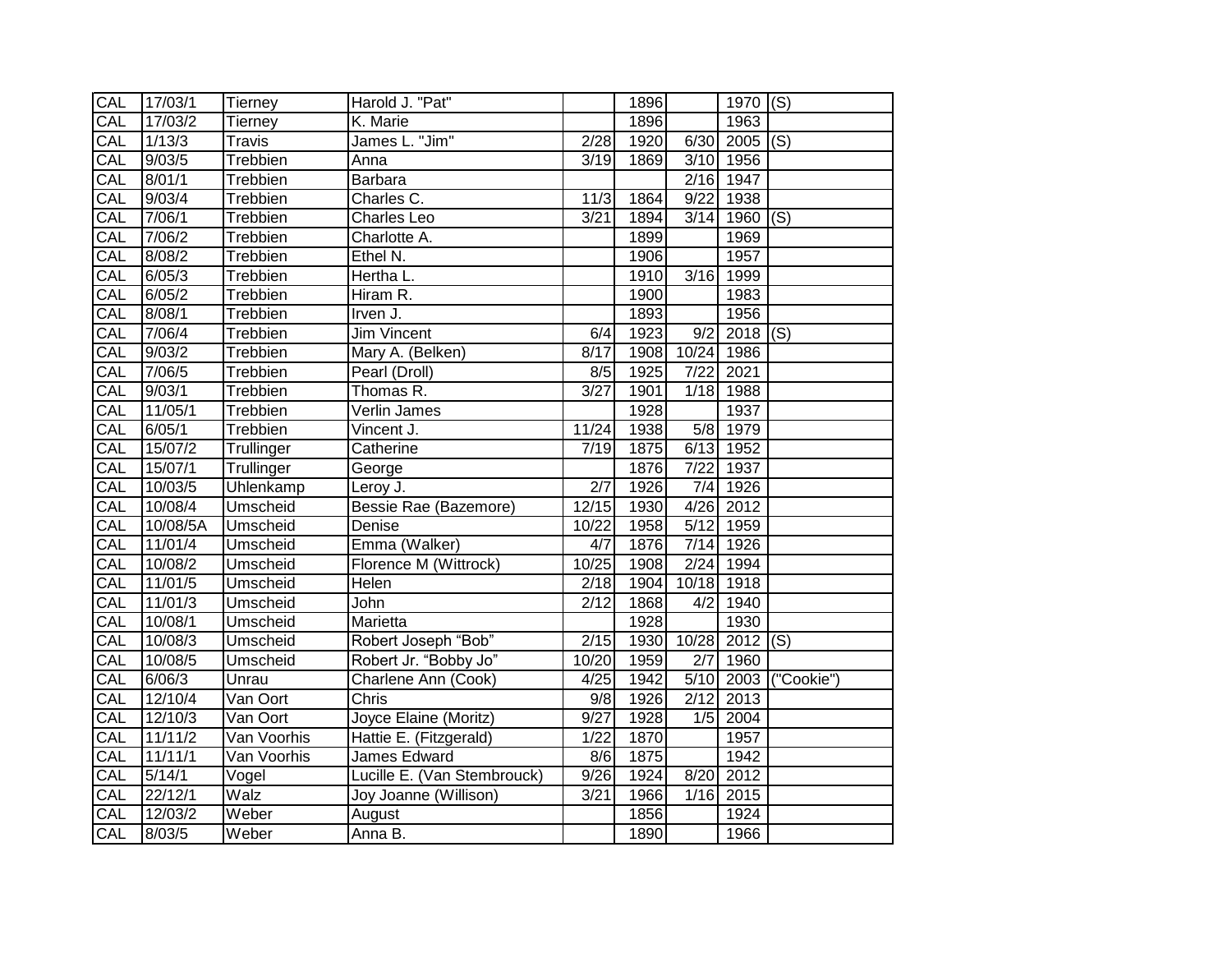| CAL        | 12/03/5 | Weber          | Anna G.                        | 5/21             | 1896             |       | 9/4 1897              |                    |
|------------|---------|----------------|--------------------------------|------------------|------------------|-------|-----------------------|--------------------|
| CAL        | 8/03/4  | Weber          | Louis J.                       |                  | 1886             |       | 1966                  |                    |
| CAL        | 8/03/1  | Weber          | Luella                         |                  | 1922             |       | 1941                  |                    |
| CAL        | 12/03/3 | Weber          | Theresa                        |                  | 1865             |       | 1951                  |                    |
| CAL        | 9/07/1  | Wedeking       | Alfred                         | 9/25             | 1903             |       |                       | 1973 no stone      |
| CAL        | 9/07/2  | Wedeking       | Lorraine (Wieskus)             | 3/13             | 1914             | 10/3  |                       | 1955 no stone      |
| CAL        | 12/04/3 | Weibel         | <b>Francis Anthony "Frank"</b> | 3/26             | 1863             | 6/9   | 1923                  |                    |
| CAL        | 12/04/4 | Weibel         | Hannah Marie (Drushella)       |                  | 1876             |       | 1935                  |                    |
| CAL        | 12/04/1 | Weibel         | Ownie                          | 2/26             | 1893             | 10/24 | 1893                  |                    |
| CAL        | 12/04/2 | Weibel         | Verna                          | 9/19             | 1895             | 11/29 | 1895                  |                    |
| CAL        | 18/05/2 | Weiskircher    | Elizabeth M.                   |                  | 1897             |       | 1970                  |                    |
| <b>CAL</b> | 18/05/1 | Weiskircher    | John L.                        |                  | 1890             |       | 1973                  |                    |
| CAL        | 18/05/4 | Weiskircher    | Phyllis Marie (Berenger)       | 8/12             | 1932             |       | 12/6 1995             |                    |
| CAL        | 19/05/4 | Weiskircher    | Romain John                    | 10/23            | 1920             | 7/24  | $\overline{1979}$ (S) |                    |
| CAL        | 18/05/3 | Weiskircher    | Verlyn M.                      |                  | 1927             |       | 1993                  |                    |
| CAL        | 19/05/5 | Weiskircher    | Virginia (Simpson)             | 10/28            | 1928             | 1/13  | 2001                  | no stone           |
| CAL        | 14/07/1 | Wempe          | Mildred                        | 8/26             | 1926             | 8/30  | 1926                  |                    |
| CAL        | 23/05/1 | Westcott       | Jerome John                    | 12/21            | 1931             |       | 10/3 2021             |                    |
| CAL        | 12/01/1 | Wieskus        | Bernard "Ben"                  | $\overline{9/3}$ | 1898             |       | 1966                  |                    |
| CAL        | 12/01/3 | <b>Wieskus</b> | Frank J.                       | 11/10            | 1870             | 11/28 | 1938                  |                    |
| CAL        | 12/01/5 | Wieskus        | Fred                           |                  | 1908             |       | 1968                  |                    |
| CAL        | 12/01/4 | <b>Wieskus</b> | Henry B.                       | 8/10             | 1900             | 12/24 | $1950$ (S)            |                    |
| CAL        | 12/01/2 | Wieskus        | Johanna E. (Kathmann)          | 1/19             | 1879             |       |                       | 11/13 1944 Germany |
| CAL        | 9/07/3  | Wieskus        | Leo Louis                      | $\overline{2/8}$ | 1912             | 12/17 | $1983$ (S)            |                    |
| CAL        | 22/12/5 | Willison       | Alvena Barb (Wittrock)         | 8/29             | 1918             | 11/3  | 2008                  |                    |
| CAL        | 22/12/4 | Willison       | William Clifford "Cliff"       | 11/29            | 1914             | 1/4   | 2009                  |                    |
| CAL        | 12/05/3 | Wingert        | Clarry                         |                  | $\frac{1}{1897}$ |       | 1897                  |                    |
| CAL        | 11/05/2 | Wingert        | Frank M.                       |                  | 1889             |       | 1966                  |                    |
| CAL        | 11/05/3 | Wingert        | George                         | $\overline{3/5}$ | 1863             | 8/7   | 1942                  |                    |
| CAL        | 12/05/4 | Wingert        | Hanna                          |                  | 1897             |       | 1897                  |                    |
| CAL        | 12/05/5 | Wingert        | John W.                        | 2/17             | 1902             | 7/4   | 1902                  |                    |
| CAL        | 11/05/4 | Wingert        | Joseph H.                      |                  | 1888             |       | 1954                  |                    |
| CAL        | 11/05/5 | Wingert        | Sophia M.                      |                  | 1891             |       | 1983                  |                    |
| CAL        | 20/01/3 | Winker         | Dorothy (Veit)                 | 6/16             | 1912             |       | 2/19 2004             |                    |
| CAL        | 20/01/2 | Winker         | Henry                          | 4/21             | 1908             | 8/15  | 1996                  |                    |
| CAL        | 7/08/5  | Wintz          | Bernadine F.                   |                  | 1902             |       | 1966                  |                    |
| CAL        | 7/08/4  | Wintz          | George M.                      |                  | 1899             |       | 1982                  |                    |
| CAL        | 18/03/5 | Wintz          | Ila Faye (Austin)              | 9/29             | 1905             | 10/10 | 1999                  |                    |
| CAL        | 23/03/5 | Wintz          | Larry                          | 6/28             | 1939             | 6/1   | 2006                  |                    |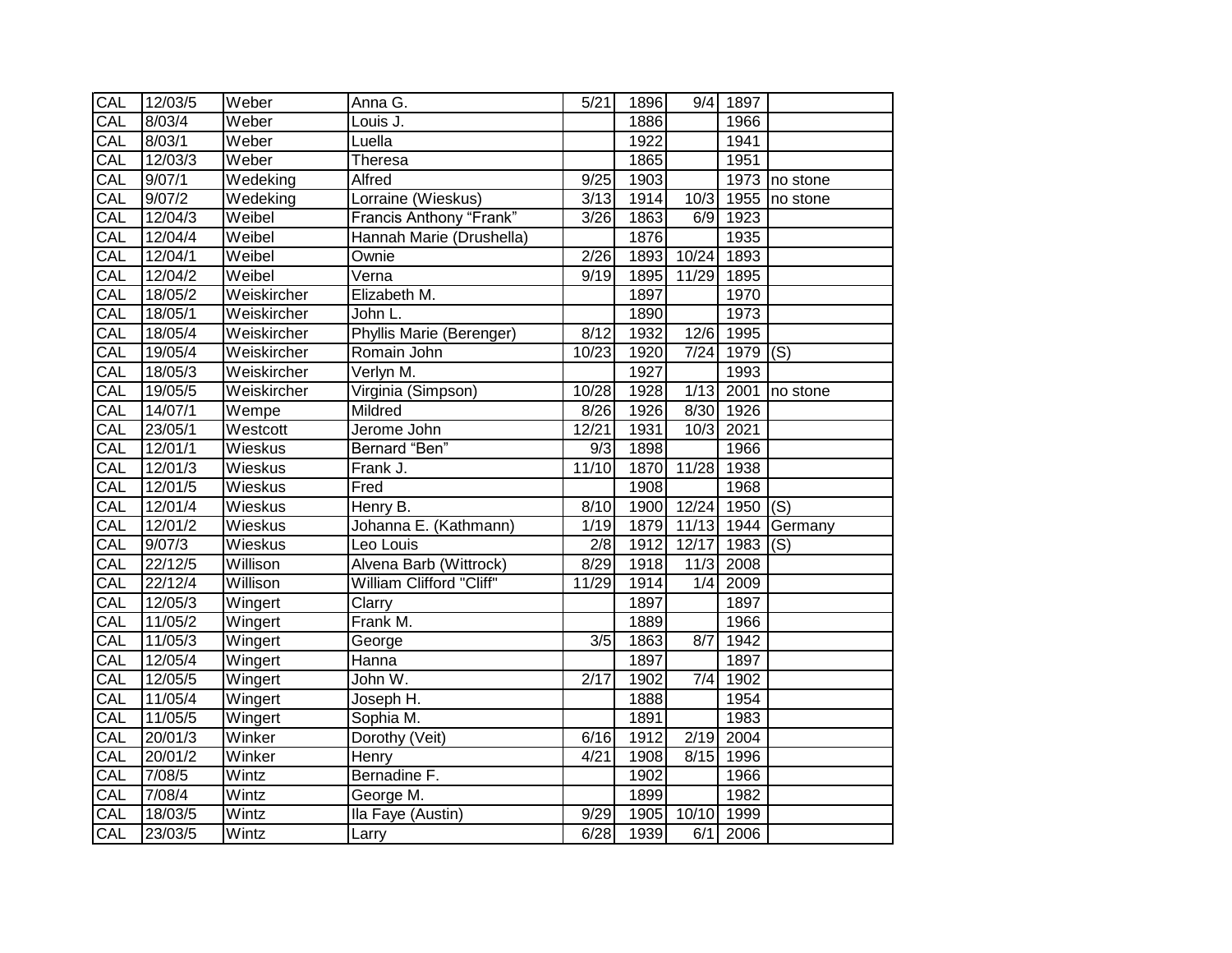| CAL | 14/03/4  | Wintz    | Margaret                      |                  | 1873 |       | 1940       |                          |
|-----|----------|----------|-------------------------------|------------------|------|-------|------------|--------------------------|
| CAL | 14/03/3  | Wintz    | Mathew                        |                  | 1873 |       | 1962       |                          |
| CAL | 5/08/5   | Wintz    | Roy                           | 11/22            | 1934 | 9/28  | 2017       |                          |
| CAL | 18/03/4  | Wintz    | William H.                    |                  | 1904 |       | 1968       |                          |
| CAL | 19/08/1  | Wittrock | Albert                        | 1/23             | 1911 | 7/6   | $1976$ (S) |                          |
| CAL | 13/08/5  | Wittrock | Clara                         |                  | 1883 |       | 1967       |                          |
| CAL | 19/11/4  | Wittrock | Craig                         | $\overline{2/5}$ | 1978 | 5/5   | 2020       |                          |
| CAL | 19/11/3  | Wittrock | Dean Warren                   | 10/21            | 1974 | 10/22 | 1974       |                          |
| CAL | 20/10/5  | Wittrock | Dixie Dee (Ahart)             | 12/2             | 1940 | 12/2  | 2002       |                          |
| CAL | 13/08/1  | Wittrock | Edward                        |                  | 1915 |       | 1915       |                          |
| CAL | 9/08/3   | Wittrock | Emma                          |                  | 1889 |       | 1962       |                          |
| CAL | 22/07/4  | Wittrock | Francis                       | 8/18             | 1924 | 2/21  | 2011       | $\mathsf{I}(\mathsf{S})$ |
| CAL | 9/08/4   | Wittrock | George J.                     | 2/2              | 1913 | 12/24 | 1993       |                          |
| CAL | 22/07/5  | Wittrock | Helen C.                      | 9/23             | 1928 | 4/2   | 2004       |                          |
| CAL | 9/08/5   | Wittrock | Johanna Julia "Hon" (Geraets) | 9/10             | 1915 | 4/15  | 2004       |                          |
| CAL | 13/08/4  | Wittrock | John                          |                  | 1885 |       | 1974       |                          |
| CAL | 9/08/2   | Wittrock | Joseph "Joe"                  |                  | 1882 |       | 1971       |                          |
| CAL | 19/11/3A | Wittrock | <b>Kristy Lynn</b>            |                  |      | 6/19  | 1980       | linfant                  |
| CAL | 13/08/2  | Wittrock | <b>Mary</b>                   |                  | 1916 |       | 1916       |                          |
| CAL | 19/11/1  | Wittrock | Matthew Nicolas "Matt"        | $\overline{4/8}$ | 1911 | 11/7  | 1995       |                          |
| CAL | 19/11/2  | Wittrock | Rita A.                       | 5/3              | 1919 | 1/15  | 2003       |                          |
| CAL | 21/10/4  | Wittrock | <b>Todd Nicholas</b>          | 5/29             | 1980 | 4/24  | 1998       |                          |
| CAL | 13/08/3  | Wittrock | Vernon                        |                  | 1921 |       | 1981       |                          |
| CAL | 16/05/3  | Woodard  | LaRue (Surber)                | 7/30             | 1922 | 5/19  | 2007       |                          |
| CAL | 20/08/2  | Woodley  | Dale D.                       |                  | 1922 |       | 1993       |                          |
| CAL | 20/08/5  | Woodley  | Floyd D.                      |                  | 1903 |       | 1979       |                          |
| CAL | 20/08/4  | Woodley  | Kathryn E.                    |                  | 1902 |       | 1991       |                          |
| CAL | 16/10/1A | Woodley  | Michael J.                    |                  | 1954 |       | 1954       |                          |
| CAL | 18/12/2  | Woodley  | Nathan Wayne                  |                  | 1972 |       | 1974       |                          |
| CAL | 20/08/1  | Woodley  | Verda Lucille (Cutler)        | 11/3             | 1920 | 3/12  | 2010       |                          |
| CAL | 7/07/1   | Wuebker  | Joseph J. "Joe"               |                  | 1900 |       | 1985       |                          |
| CAL | 3/07/1   | Wuebker  | Merlin                        | 4/8              | 1926 | 11/29 | $2021$ (S) |                          |
| CAL | 3/07/2   | Wuebker  | Rita Christina (Berning)      | 7/23             | 1925 | 9/13  | 2016       |                          |
| CAL | 4/07/1   | Wuebker  | Thomas J. "Tom"               | 10/20            | 1954 | 1/28  | 1989       |                          |
| CAL | 4/06/4   | Wuebker  | Tori                          | 11/27            | 2007 | 11/28 | 2007       |                          |
| CAL | 7/07/2   | Wuebker  | Viola W.                      |                  | 1902 |       | 1965       |                          |
| CAL | 7/01/5   | Wyman    | <b>Chad Michael</b>           | 7/13             | 1963 | 7/20  | 1963       |                          |
| CAL | 20/10/1  | Zerwas   | Eugene B.                     |                  | 1905 |       | 1982       | (S)                      |
| CAL | 20/10/3  | Zerwas   | Mike                          | 5/2              | 1952 |       | 1/17 2010  |                          |